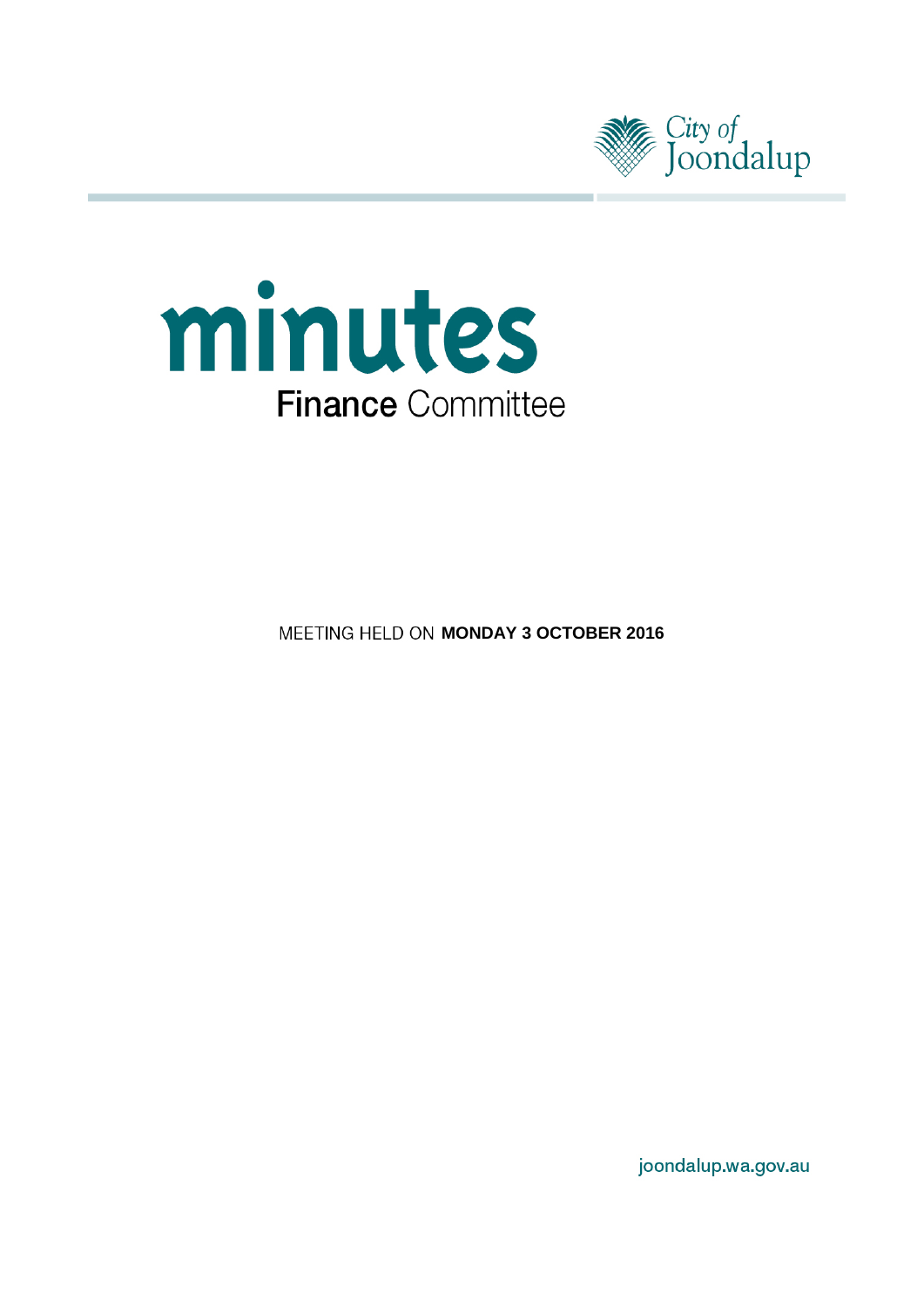# **TABLE OF CONTENTS**

| Item No.       | <b>Title</b>                                                                                                       | Page No. |
|----------------|--------------------------------------------------------------------------------------------------------------------|----------|
|                | <b>Declaration of Opening</b>                                                                                      | 3        |
|                | <b>Declarations of Interest</b>                                                                                    | 3        |
|                | Apologies/Leave of absence                                                                                         | 4        |
|                | <b>Confirmation of Minutes</b>                                                                                     | 4        |
|                | Announcements by the Presiding Member without discussion                                                           | 4        |
|                | Identification of matters for which the meeting may be closed to<br>the public                                     | 4        |
|                | <b>Petitions and deputations</b>                                                                                   | 4        |
|                | <b>Reports</b>                                                                                                     | 5        |
| 1              | Update on 2016-17 Capital Works Program - [105564]                                                                 | 5        |
| $\overline{2}$ | Bi-monthly Capital Works Project Reports - [105564]                                                                | 8        |
| 3              | Status Report on City Freehold Properties Proposed for Disposal<br>and a Proposed Crown Land Acquisition - [63627] | 11       |
| 4              | Facility Refurbishments - Windermere Park Clubrooms and<br>Falklands Park - [07096]                                | 19       |
| 5              | 2017-18 Community Facility Refurbishment Projects - [09631]                                                        | 26       |
|                | <b>Urgent Business</b>                                                                                             | 37       |
|                | Motions of which previous notice has been given                                                                    | 37       |
|                | <b>Requests for Reports for future consideration</b>                                                               | 37       |
|                | <b>Closure</b>                                                                                                     | 37       |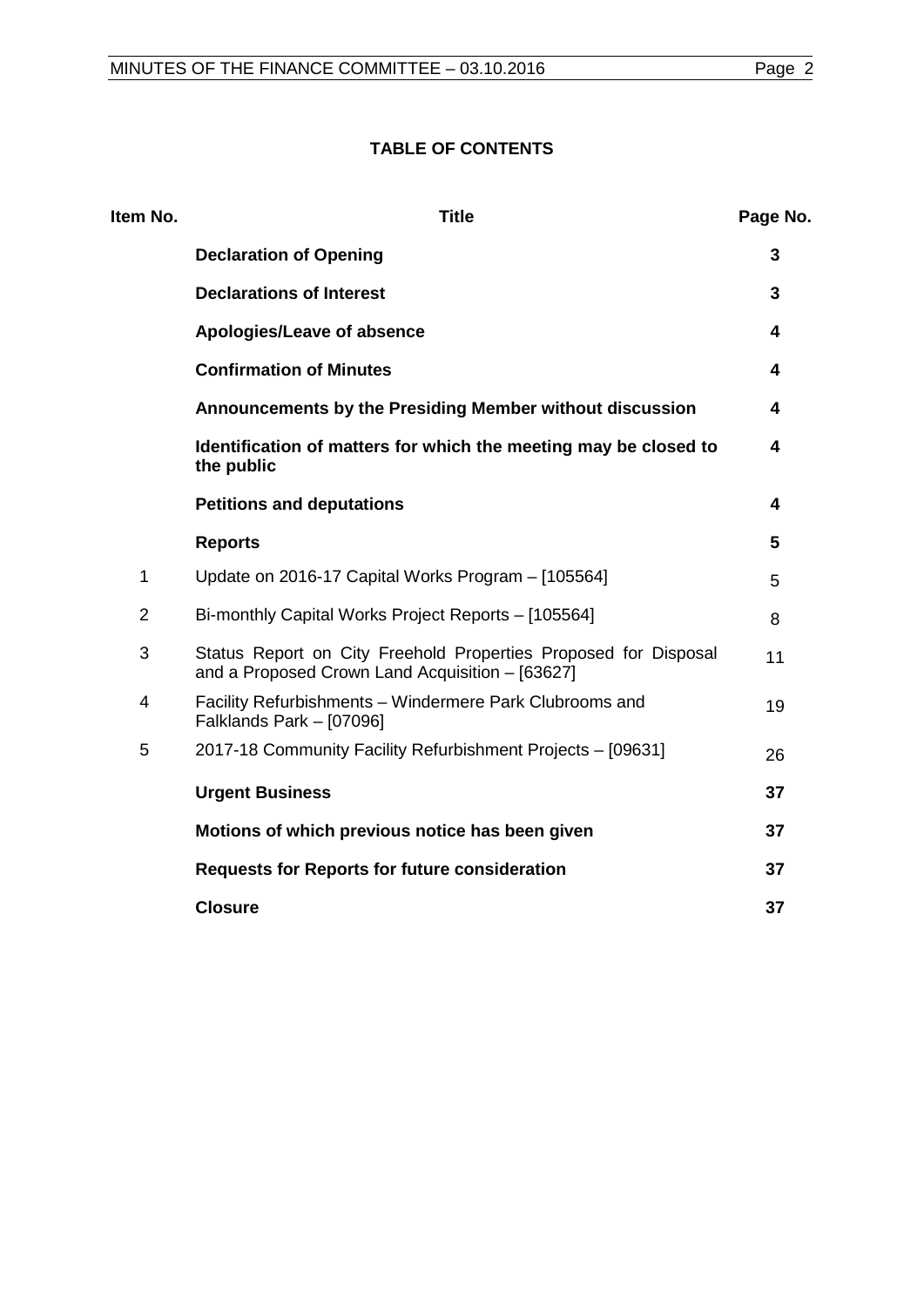# **CITY OF JOONDALUP**

#### **MINUTES OF THE FINANCE COMMITTEE MEETING HELD IN CONFERENCE ROOM 2, JOONDALUP CIVIC CENTRE, BOAS AVENUE, JOONDALUP ON MONDAY 3 OCTOBER 2016.**

# **ATTENDANCE**

#### **Committee Members**

| Cr Tom McLean, JP         | <b>Presiding Member</b>        |
|---------------------------|--------------------------------|
| <b>Mayor Troy Pickard</b> |                                |
| Cr Philippa Taylor        | <b>Deputy Presiding Member</b> |
| Cr Russell Poliwka        |                                |
| Cr Mike Norman            |                                |
| Cr John Logan             |                                |
| Cr Sophie Dwyer           |                                |

#### **Officers**

| Mr Garry Hunt           | <b>Chief Executive Officer</b>            |              |
|-------------------------|-------------------------------------------|--------------|
| Mr Nico Claassen        | Director Infrastructure Services          |              |
| Mr Mike Smith           | <b>Acting Director Corporate Services</b> |              |
| Mr Brad Sillence        | <b>Manager Governance</b>                 |              |
| Mr Blignault Olivier    | <b>Manager City Projects</b>              | to $6.07$ pm |
| Mr John Byrne           | Governance Coordinator                    |              |
| <b>Mrs Rose Garlick</b> | Governance Officer                        |              |

#### **Observers**

Cr Russ Fishwick, JP *from 5.47pm* Cr John Chester

#### <span id="page-2-0"></span>**DECLARATION OF OPENING**

The Presiding Member declared the meeting open at 5.45pm.

#### <span id="page-2-1"></span>**DECLARATIONS OF INTEREST**

<span id="page-2-2"></span>Nil.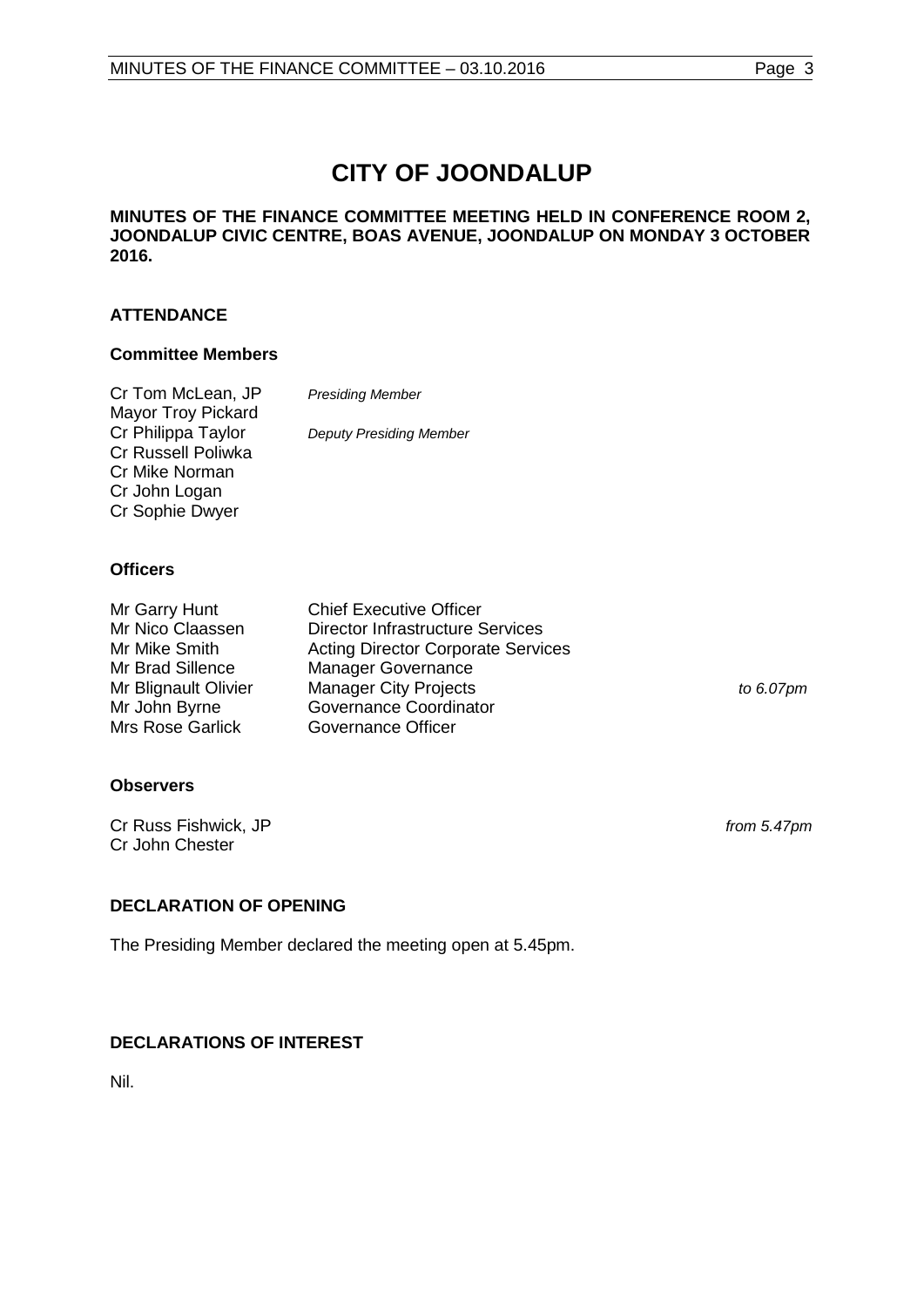# **APOLOGIES/LEAVE OF ABSENCE**

#### **Leave of Absence previously approved**

| Cr Liam Gobbert    | 29 August to 4 October 2016 inclusive;     |
|--------------------|--------------------------------------------|
| Cr Sophie Dwyer    | 20 October to 24 October 2016 inclusive;   |
| Cr Mike Norman     | 22 October to 30 October 2016 inclusive;   |
| Cr Sophie Dwyer    | 6 November to 11 November 2016 inclusive;  |
| Cr Russell Poliwka | 7 November to 19 November 2016 inclusive;  |
| Cr John Logan      | 16 November to 20 November 2016 inclusive. |

#### <span id="page-3-0"></span>**CONFIRMATION OF MINUTES**

#### MINUTES OF THE FINANCE COMMITTEE HELD ON 10 AUGUST 2016

**MOVED Cr Poliwka SECONDED Mayor Pickard that the minutes of the meeting of the Finance Committee held on 10 August 2016 be confirmed as a true and correct record.**

#### **The Motion was Put and CARRIED (7/0)**

**In favour of the Motion:** Cr McLean, Mayor Pickard, Crs Dwyer, Logan, Norman, Poliwka and Taylor.

#### <span id="page-3-1"></span>**ANNOUNCEMENTS BY THE PRESIDING MEMBER WITHOUT DISCUSSION**

Nil.

#### <span id="page-3-2"></span>**IDENTIFICATION OF MATTERS FOR WHICH THE MEETING MAY BE CLOSED TO THE PUBLIC**

In accordance with Clause 5.2 of the City's *Meeting Procedures Local Law 2013*, this meeting was not open to the public.

#### <span id="page-3-3"></span>**PETITIONS AND DEPUTATIONS**

Nil.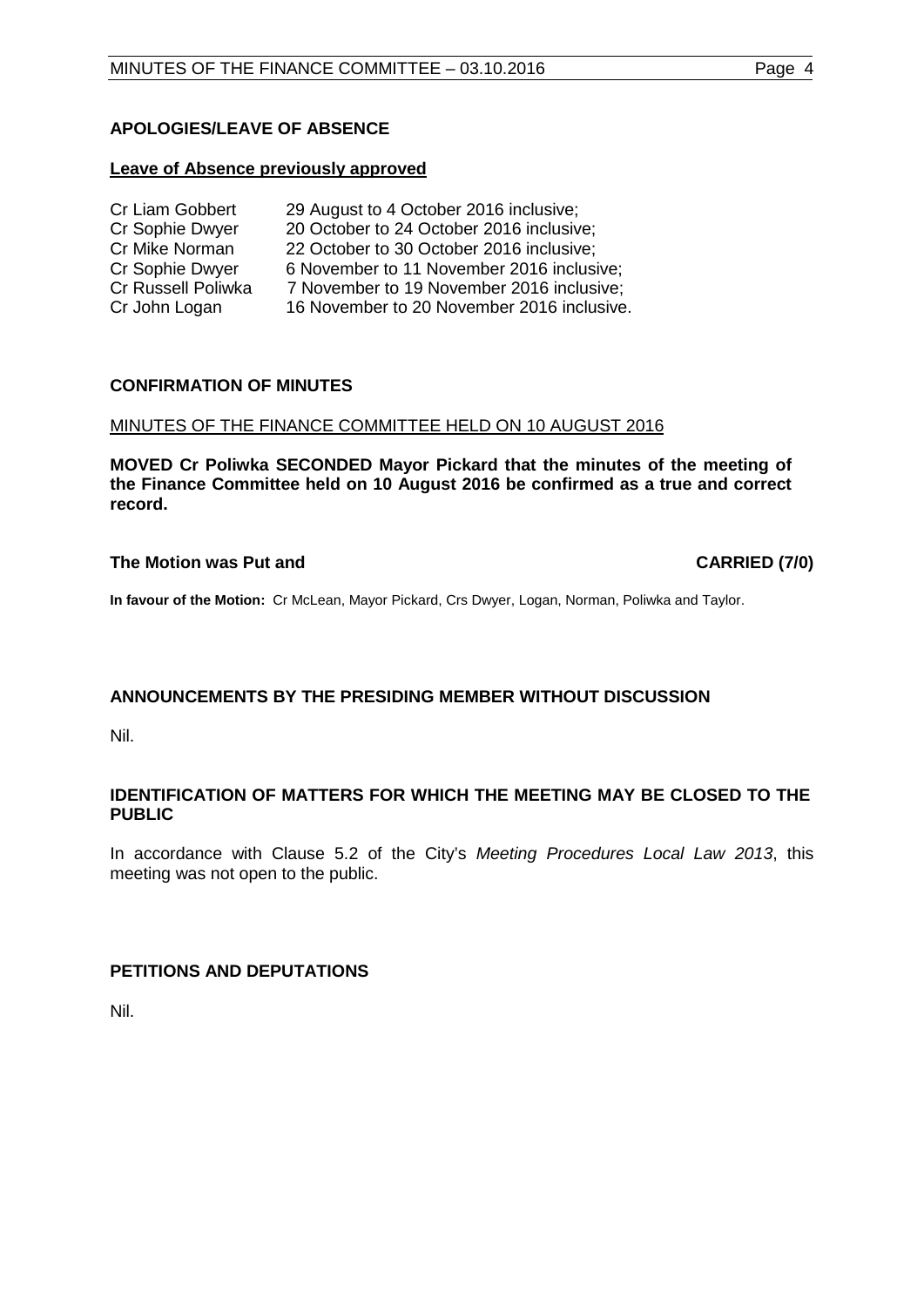<span id="page-4-0"></span>**REPORTS**

# <span id="page-4-1"></span>**ITEM 1 UPDATE ON THE 2016-17 CAPITAL WORKS PROGRAM**

| <b>WARD</b>                           | All                                                                                                                                                    |                                      |
|---------------------------------------|--------------------------------------------------------------------------------------------------------------------------------------------------------|--------------------------------------|
| <b>RESPONSIBLE</b><br><b>DIRECTOR</b> | Mr Nico Claassen<br>Infrastructure Services                                                                                                            |                                      |
| <b>FILE NUMBER</b>                    | 105564, 101515                                                                                                                                         |                                      |
| <b>ATTACHMENT</b>                     | Attachment 1                                                                                                                                           | Capital Works Project Report 2016-17 |
| <b>AUTHORITY / DISCRETION</b>         | Information - includes items provided to Council for<br>information purposes only that do not require a decision of<br>Council (that is for 'noting'). |                                      |

## **PURPOSE**

For the Finance Committee to note the update on the *2016-17 Capital Works Program*.

#### **EXECUTIVE SUMMARY**

The Capital Works Project Report for the 2016-17 program as at 31 August 2016 is attached (Attachment 1 refers).

*It is therefore recommended that the Finance Committee NOTES the report on the Capital Works Projects for 2016-17 as at 31 August 2016 forming Attachment 1 to this Report.*

#### **BACKGROUND**

At its meeting held on 3 November 2015 (JSC02-11/15 refers), Council resolved, in part to:

- "*2 ESTABLISH a Finance Committee to:*
	- *2.1 oversee the progress of the City's annual capital works program and review of the City's Five Year Capital Works Program;*
	- *2.2 make recommendations to Council on modifications of capital works projects outside those projects of the Major Projects Committee;*
	- *2.3 make recommendations to Council on the services to be provided by the City and the standards of service delivery being cognisant of industry best practice;"*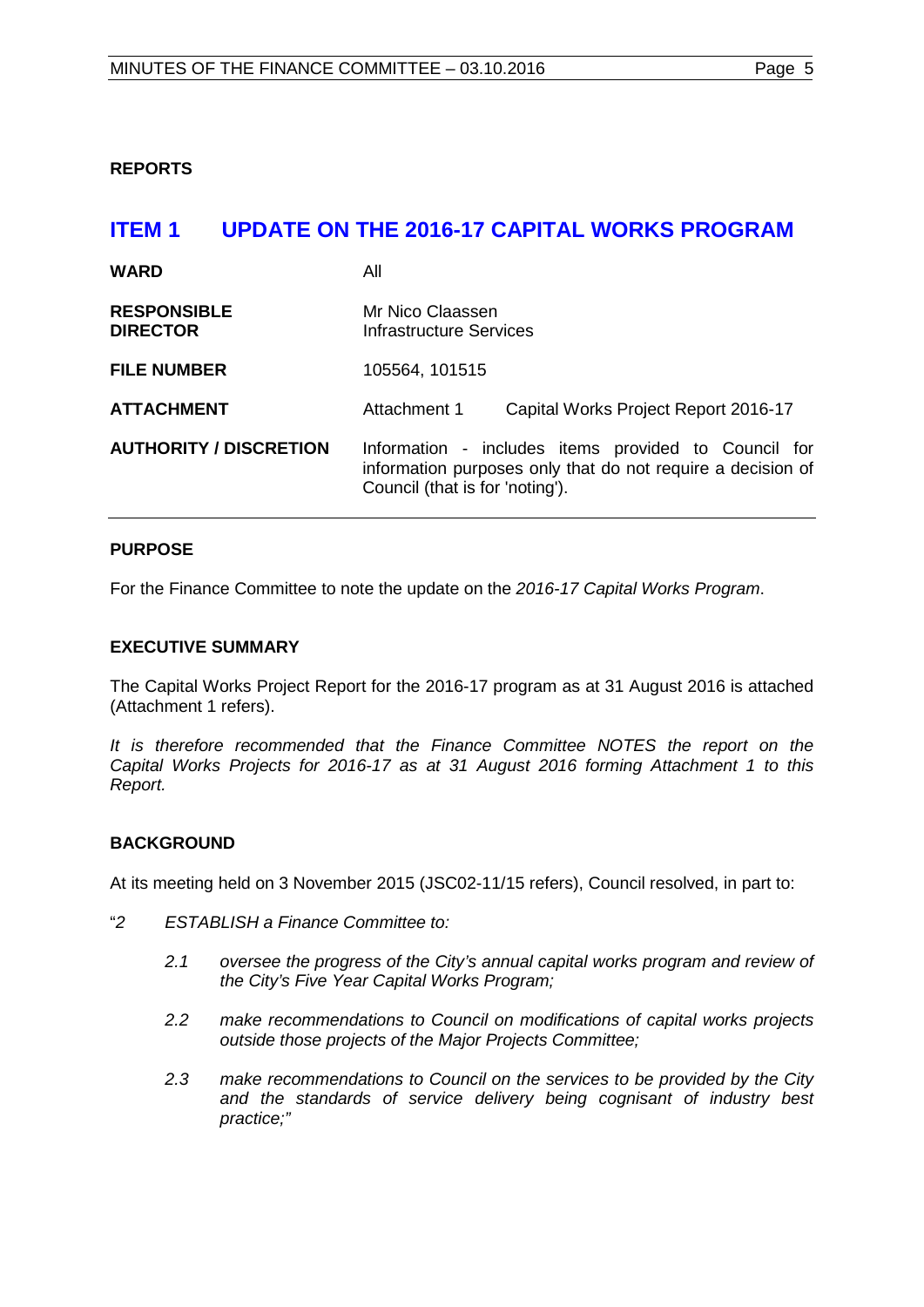# **DETAILS**

The Capital Works Project Report for the 2016-17 program as at 31 August 2016 is provided at Attachment 1.

#### **Issues and options considered**

Not applicable.

#### **Legislation / Strategic Community Plan / policy implications**

**Legislation** Sections 5.17 and 6.8 of the *Local Government Act 1995.*

A committee cannot make decisions, on behalf of the Council, that require an absolute majority decision (section 5.17 of the *Local Government Act 1995)*, in which case, and in accordance with Section 6.8 of the *Local Government Act 1995,* includes approving expenditure not included in the City's Annual Budget. The Finance Committee may only recommend to Council to approve or modify capital works projects.

#### **Strategic Community Plan**

| <b>Key theme</b> | <b>Financial Sustainability.</b> |
|------------------|----------------------------------|
|------------------|----------------------------------|

**Objective** Major project delivery.

**Strategic initiative** Not applicable.

**Policy** Not applicable.

#### **Risk management considerations**

Not applicable.

#### **Financial / budget implications**

Not applicable.

#### **Regional significance**

Not applicable.

#### **Sustainability implications**

Not applicable.

#### **Consultation**

Not applicable.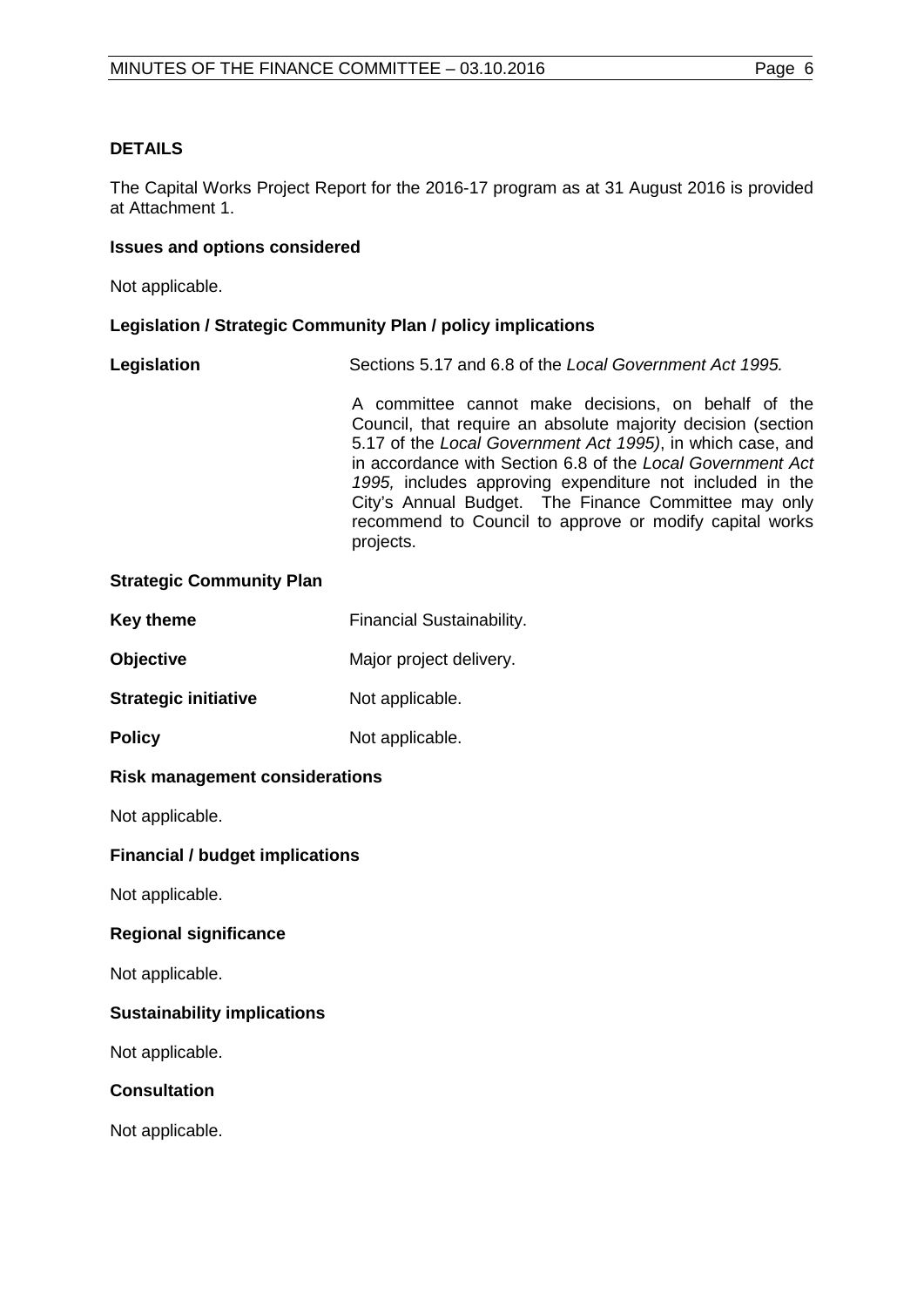#### **COMMENT**

The Capital Works Project Report for the 2016-17 program provides an update on the capital works activities undertaken as at 31 August 2016.

#### **VOTING REQUIREMENTS**

Simple Majority.

*Cr Fishwick entered the room at 5.47pm.*

**MOVED Cr Dwyer SECONDED Cr Norman that the Finance Committee NOTES the report on the Capital Works Projects for 2016-17 as at 31 August 2016 forming Attachment 1 to this Report.**

#### **The Motion was Put and CARRIED (7/0)**

**In favour of the Motion:** Cr McLean, Mayor Pickard, Crs Dwyer, Logan, Norman, Poliwka and Taylor.

*Appendix 1 refers*

<span id="page-6-0"></span>*To access [this attachment on electronic document, click here: Attach1agnFIN161003.pdf](http://www.joondalup.wa.gov.au/files/committees/FINC/2016/Attach1agnFIN161003.pdf)*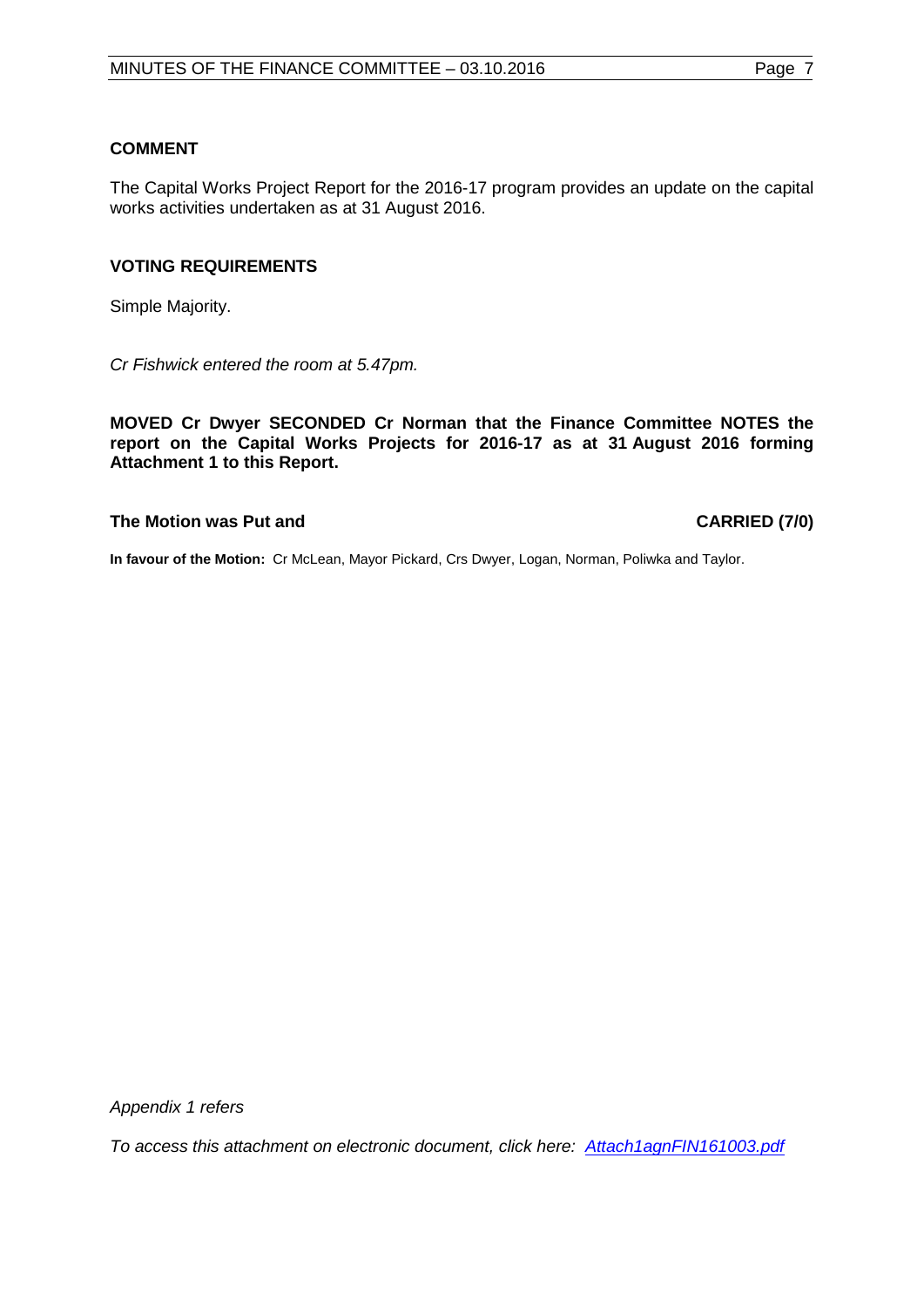| <b>ITEM 2</b>                         | <b>BI-MONTHLY</b><br><b>REPORTS</b>          | <b>CAPITAL</b>                              | <b>WORKS</b>                                                                        | <b>PROJECT</b> |
|---------------------------------------|----------------------------------------------|---------------------------------------------|-------------------------------------------------------------------------------------|----------------|
| <b>WARD</b>                           | All                                          |                                             |                                                                                     |                |
| <b>RESPONSIBLE</b><br><b>DIRECTOR</b> |                                              | Mr Nico Claassen<br>Infrastructure Services |                                                                                     |                |
| <b>FILE NUMBER</b>                    | 105564, 101515                               |                                             |                                                                                     |                |
| <b>ATTACHMENT</b>                     | Attachment 1<br>Attachment 2<br>Attachment 3 |                                             | Timberlane Park Hall Upgrade<br><b>Kingsley Clubrooms</b><br><b>SES Winton Road</b> |                |

Attachment 3 SES Winton Road<br>Attachment 4 MacDonald Park

Attachment 7 Leafy City Program<br>Attachment 8 Joondalup City Cen

Plan

Attachment 5 Ocean Reef Road - Marmion Avenue to

Attachment 6 Ocean Reef Road/ Joondalup Drive Intersection Upgrade

Attachment 10 Penistone Park Facility Refurbishment<br>Attachment 11 Grove Child Care/Dorchester Hall/

information purposes only that do not require a decision of

Attachment 8 Joondalup City Centre Lighting<br>Attachment 9 Admiral Park Flood Lighting Up

Warwick Hall

Attachment 12 Sorrento Beach Enclosure<br>Attachment 13 Warwick Hockey Centre Pi Attachment 13 Warwick Hockey Centre Project<br>Attachment 14 Percy Dovle – Undercroft Extens

Oceanside Promenade Dualling

Admiral Park Flood Lighting Upgrade

Grove Child Care/Dorchester Hall/

Percy Doyle – Undercroft Extension

MacDonald Park Landscape Master

#### **PURPOSE**

For the Finance Committee to note the bi-monthly project status reports for capital works projects.

**AUTHORITY / DISCRETION** Information - includes items provided to Council for

Council (that is for 'noting').

#### **EXECUTIVE SUMMARY**

At the Finance Committee meeting held on 10 August 2016 the committee determined which capital works project reports were required and the frequency of reporting. The bi-monthly project reports are attached (Attachments 1-14 refer).

*It is therefore recommended that the Finance Committee NOTES the bi-monthly capital works project reports forming Attachments 1 to 14 to this Report.*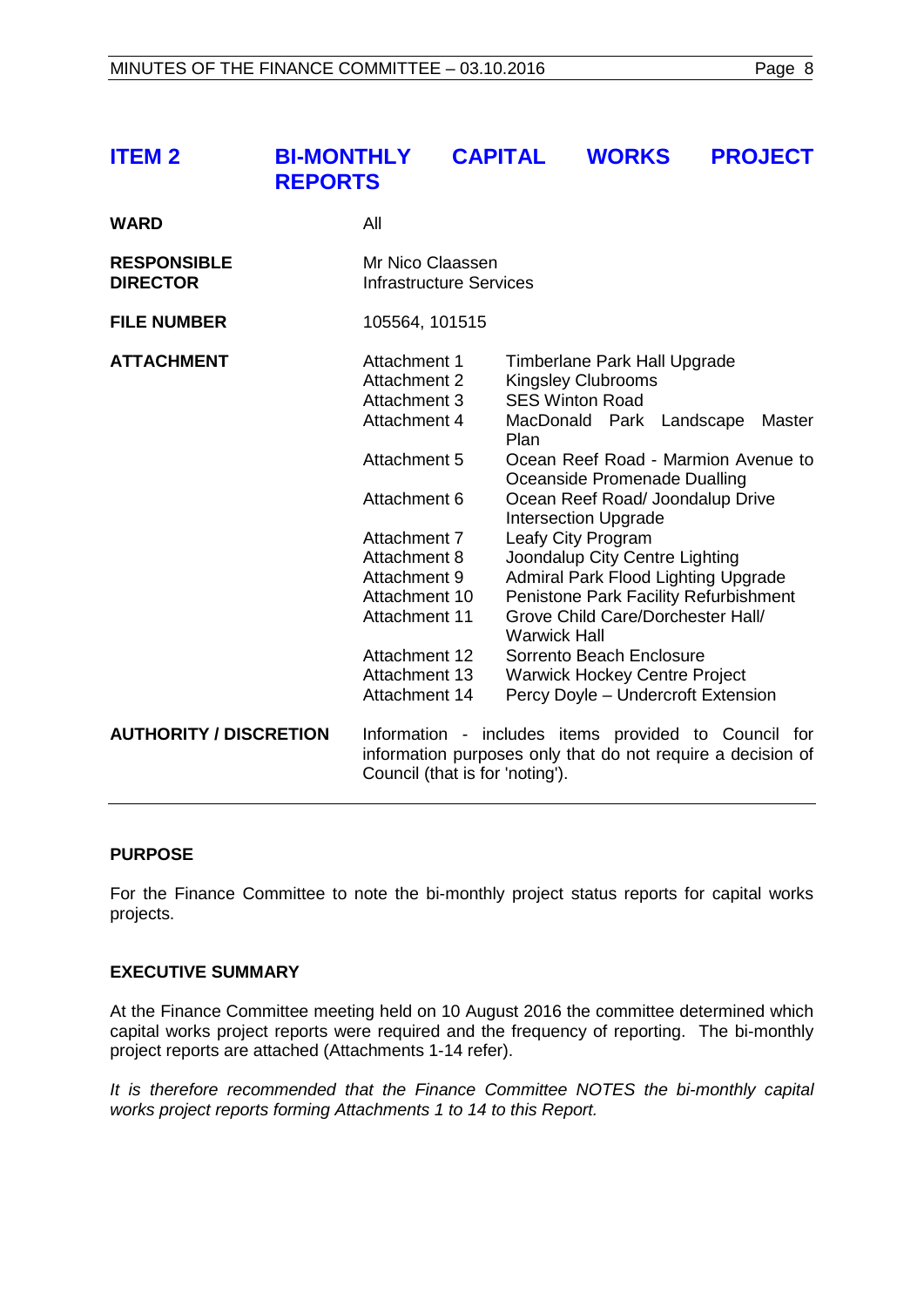# **BACKGROUND**

At its meeting held on 10 August 2016 the Finance Committee requested that the following project reports from the *2016-17 Capital Works Program* be provided on a bi-monthly basis:

- Timberlane Park Hall Upgrade.
- Kingsley Clubrooms.
- SES Winton Road.
- MacDonald Park Landscape Master Plan.
- Ocean Reef Road Marmion Avenue to Oceanside Promenade Dualling.
- Ocean Reef Road/Joondalup Drive Intersection Upgrade.
- Leafy City Program.
- Joondalup City Centre Lighting.
- Admiral Park Flood Lighting Upgrade.
- Penistone Park Facility Refurbishment.
- Grove Child Care/Dorchester Hall/Warwick Hall.
- Sorrento Beach Enclosure.
- Warwick Hockey Centre Project.
- Percy Doyle Undercroft Extension.

## **DETAILS**

A summary of the projects and their current status is detailed in the bi-monthly project reports forming Attachments 1-14 to this Report.

The following project which required a bi-monthly project report has now been completed and no further reports will be presented to the Finance Committee:

• Timberlane Park Hall Upgrade.

### **Issues and options considered**

Not applicable.

#### **Legislation / Strategic Community Plan / policy implications**

| Legislation | Sections 5.17 and 6.80 of the Local Government Act 1995.                                                                                                                                                                                                                                                                                                                                                                                        |
|-------------|-------------------------------------------------------------------------------------------------------------------------------------------------------------------------------------------------------------------------------------------------------------------------------------------------------------------------------------------------------------------------------------------------------------------------------------------------|
|             | A committee cannot make decisions, on behalf of the<br>Council, that require an absolute majority decision (section<br>5.17 of the Local Government Act 1995), in which case, and<br>in accordance with Section 6.8 of the Local Government Act<br>1995, includes approving expenditure not included in the<br>City's Annual Budget. The Finance Committee may only<br>recommend to the Council to approve or modify capital works<br>projects. |
|             |                                                                                                                                                                                                                                                                                                                                                                                                                                                 |

#### **Strategic Community Plan**

**Key theme** Financial Sustainability.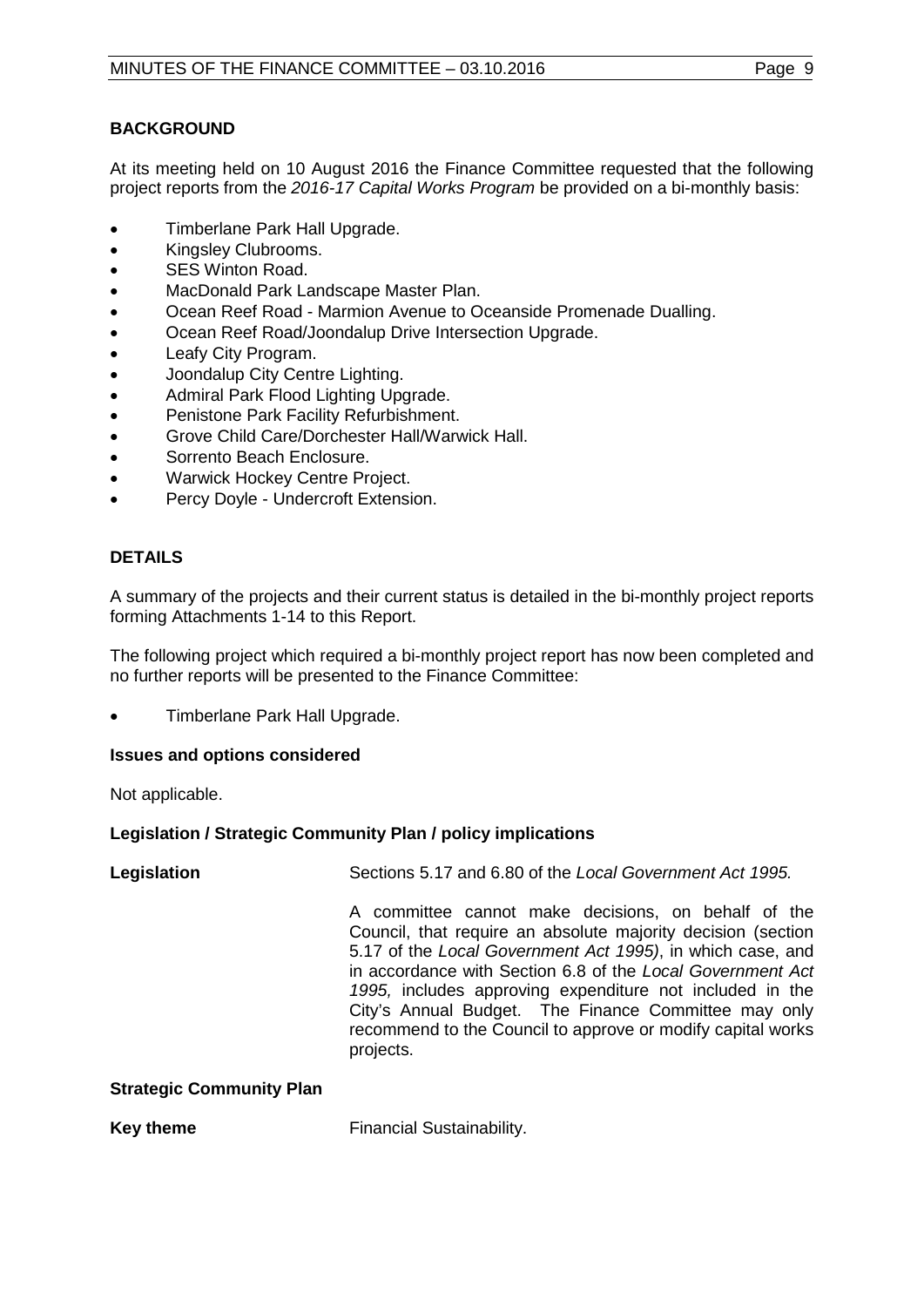| <b>Objective</b> | Major project delivery. |
|------------------|-------------------------|
|------------------|-------------------------|

**Strategic initiative** Not applicable.

**Policy** Not applicable.

## **Risk management considerations**

Not applicable.

#### **Financial / budget implications**

Not applicable.

#### **Regional significance**

Not applicable.

#### **Sustainability implications**

Not applicable.

#### **Consultation**

Not applicable.

#### **COMMENT**

The attached capital works project reports provide an update on the activities undertaken in the last two months.

#### **VOTING REQUIREMENTS**

Simple Majority.

**MOVED Cr Norman SECONDED Cr Logan that the Finance Committee NOTES the bi-monthly capital works project reports forming Attachments 1 to 14 to this Report.**

#### **The Motion was Put and CARRIED (7/0)**

**In favour of the Motion:** Cr McLean, Mayor Pickard, Crs Dwyer, Logan, Norman, Poliwka and Taylor.

*Appendix 2 refers*

*[To access this attachment on electronic document, click here: Attach2agnFIN161003.pdf](http://www.joondalup.wa.gov.au/files/committees/FINC/2016/Attach2agnFIN161003.pdf)*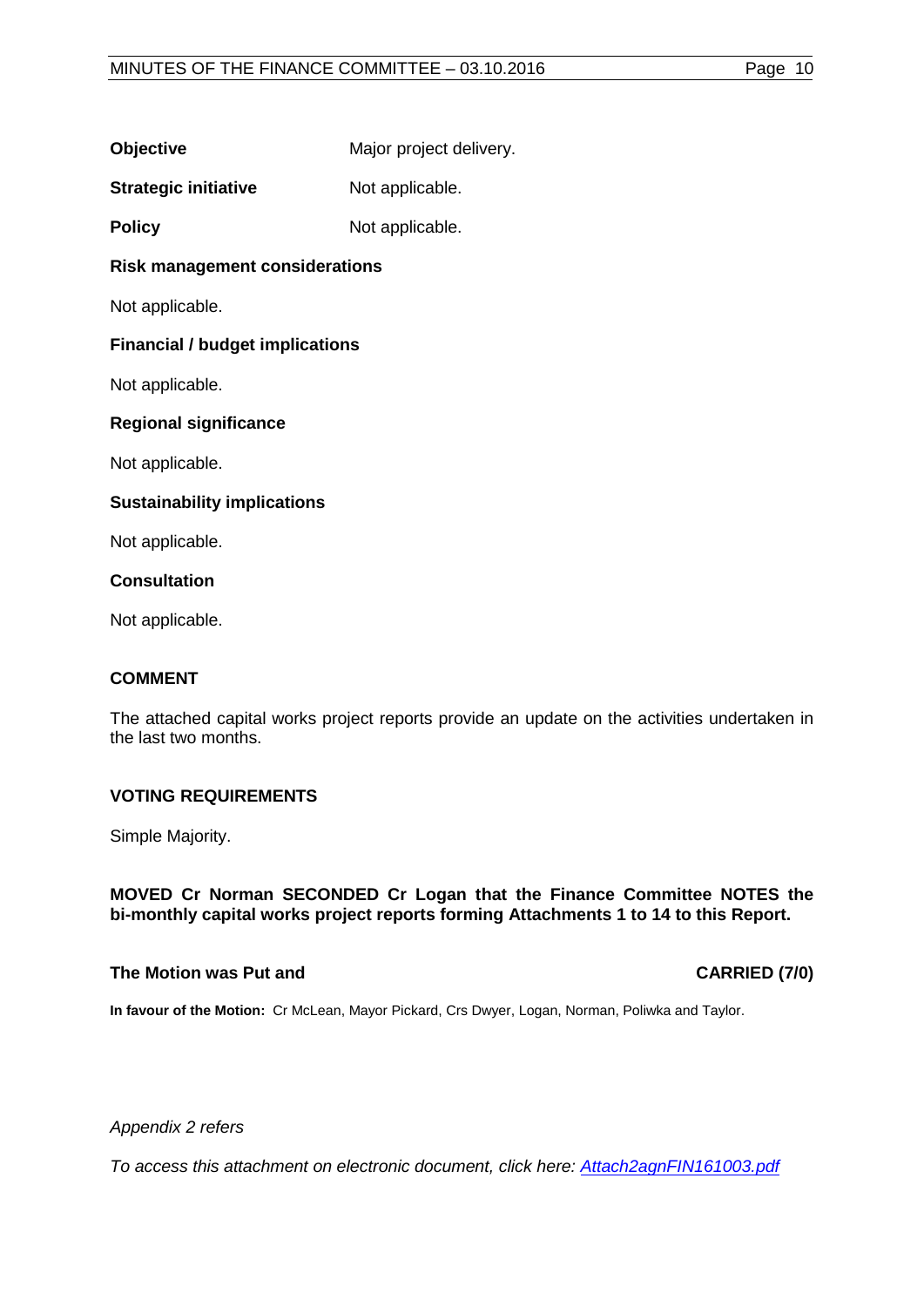# <span id="page-10-0"></span>**ITEM 3 STATUS REPORT ON CITY FREEHOLD PROPERTIES PROPOSED FOR DISPOSAL AND A PROPOSED CROWN LAND ACQUISITION**

| <b>WARD</b>                           | All                                                                                          |                                                                                                                                                                                                                                                                                             |
|---------------------------------------|----------------------------------------------------------------------------------------------|---------------------------------------------------------------------------------------------------------------------------------------------------------------------------------------------------------------------------------------------------------------------------------------------|
| <b>RESPONSIBLE</b><br><b>DIRECTOR</b> | Mr Garry Hunt<br>Office of the CEO                                                           |                                                                                                                                                                                                                                                                                             |
| <b>FILE NUMBER</b>                    | 63627                                                                                        |                                                                                                                                                                                                                                                                                             |
| <b>ALT FILE NUMBER</b>                | 101515                                                                                       |                                                                                                                                                                                                                                                                                             |
| <b>ATTACHMENTS</b>                    | Attachment 1<br>Attachment 2<br>Attachment 3<br>Attachment 4<br>Attachment 5<br>Attachment 6 | Lot 200 (24), Lot 201 (22) Lot 202 (20)<br>Kanangra Crescent, Greenwood<br>Lot 23 (77) Gibson Avenue, Padbury<br>Lot 803 (15) Burlos Court, Joondalup<br>Lot 1001 (14) Camberwarra Drive,<br>Craigie<br>Lots 900 (57) Marri Road, Duncraig<br>Lot 12223 (12) Blackwattle Parade,<br>Padbury |
| <b>AUTHORITY / DISCRETION</b>         | Council (that is for 'noting').                                                              | Information - includes items provided to Council for<br>information purposes only that do not require a decision of                                                                                                                                                                         |

#### **PURPOSE**

For the Finance Committee to note the progress towards the disposal of a number of City owned freehold land sites and the proposed acquisition of a Crown land community purpose reserve.

#### **EXECUTIVE SUMMARY**

The City's freehold land disposal project initially included 14 sites with two sites being withdrawn from consideration and seven sites having sold (Table 1 below refers).

At its meeting held on 19 April 2016 (CJ062-04/16 refers), Council authorised a public tender process for the disposal of three sites, in addition to noting that Lot 900 (57) Marri Road, Duncraig had previously received Council's authorisation for disposal.

Tenders were called for the purchase of Lot 803 (15) Burlos Court, Joondalup and Lot 23 (77) Gibson Avenue, Padbury with advertising being for 21 days closing on 31 August 2016. A report is being submitted to Council's meeting to be held on 18 October 2016 on the outcome of the tender process.

Demolition of the facility on Lot 1001 (14) Camberwarra Drive, Craigie is being organised and a new certificate of title is expected for Lot 2 (20) Kanangra Crescent, Greenwood within three to four weeks. These properties may be ready for disposal by public tender by late October 2016.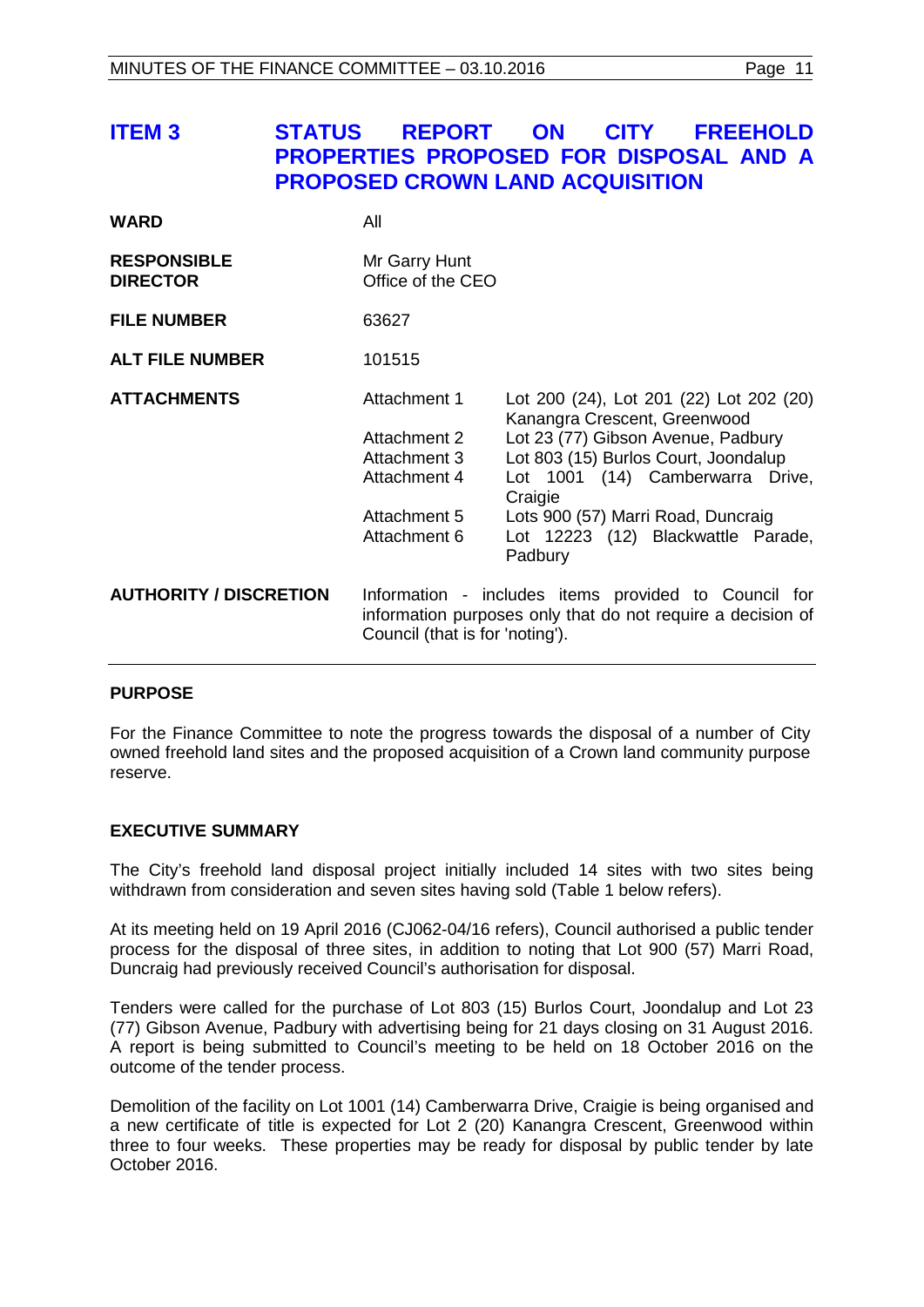Advice from the Department of Lands (DoL) on the City's proposed acquisition of Lot 12223 (12) Blackwattle Parade, Padbury has had the Minister for Land's approval. Two queries raised by the DoL have received the City's response and therefore a contract of sale is awaited. Updates are being requested on a regular basis.

Table 2 of this Report provides a summarised account of the progress towards the disposal of the remaining freehold sites and the acquisition of Lot 12223 (12) Blackwattle Parade, Padbury.

*It is therefore recommended that the Finance Committee:* 

- *1 NOTES the status report on the progress of the City's proposed disposal of five freehold land sites;*
- *2 NOTES a further status report on the progress of the City's proposed disposal of freehold land and proposed acquisition of a Crown land site will be submitted to the Finance Committee meeting to be held on 7 December 2016.*

# **BACKGROUND**

The City's freehold land disposal project initially included 14 sites. Lot 181 (4) Rowan Place, Mullaloo (CJ096-05/12 refers) and Lot 971 (52) Creaney Drive, Kingsley (CJ103-06/14 refers) were withdrawn from sale. The value of the two sites was in the vicinity of \$4.5 million.

Table 1 indicates the seven sites that have sold to-date.

Except for the site that was sold to Masonic Care WA in Kingsley, Council approved the sale of these properties for the development of 'Aged or Dependent Persons' Dwellings' – or unit developments for people over 55 years of age.

| <b>Property</b>                                               | Date Sold         | <b>Sale Price</b> |
|---------------------------------------------------------------|-------------------|-------------------|
| Lot 200 (18) Quilter Drive, Duncraig                          | <b>March 2013</b> | \$1,350,000       |
| Lot 766 (167) Dampier Avenue, Kallaroo                        | March 2013        | \$1,055,000       |
| Lot 147 (25) Millport Drive, Warwick                          | March 2013        | \$1,340,000       |
| Lot 613 (11) Pacific Way, Beldon                              | <b>March 2013</b> | 700,000<br>\$     |
| Lot 671 (178) Camberwarra Drive, Craigie                      | <b>March 2013</b> | 828,000<br>\$     |
| Moolanda<br>Boulevard,<br>(11)<br>Lot 549<br>Part<br>Kingsley | August 2015       | \$1,050,000       |
| Lot 745 (103) Caridean Street, Heathridge                     | December 2015     | \$<br>874,000     |
|                                                               | <b>TOTAL</b>      | \$7,197,000       |

#### **Table 1 (GST exclusive)**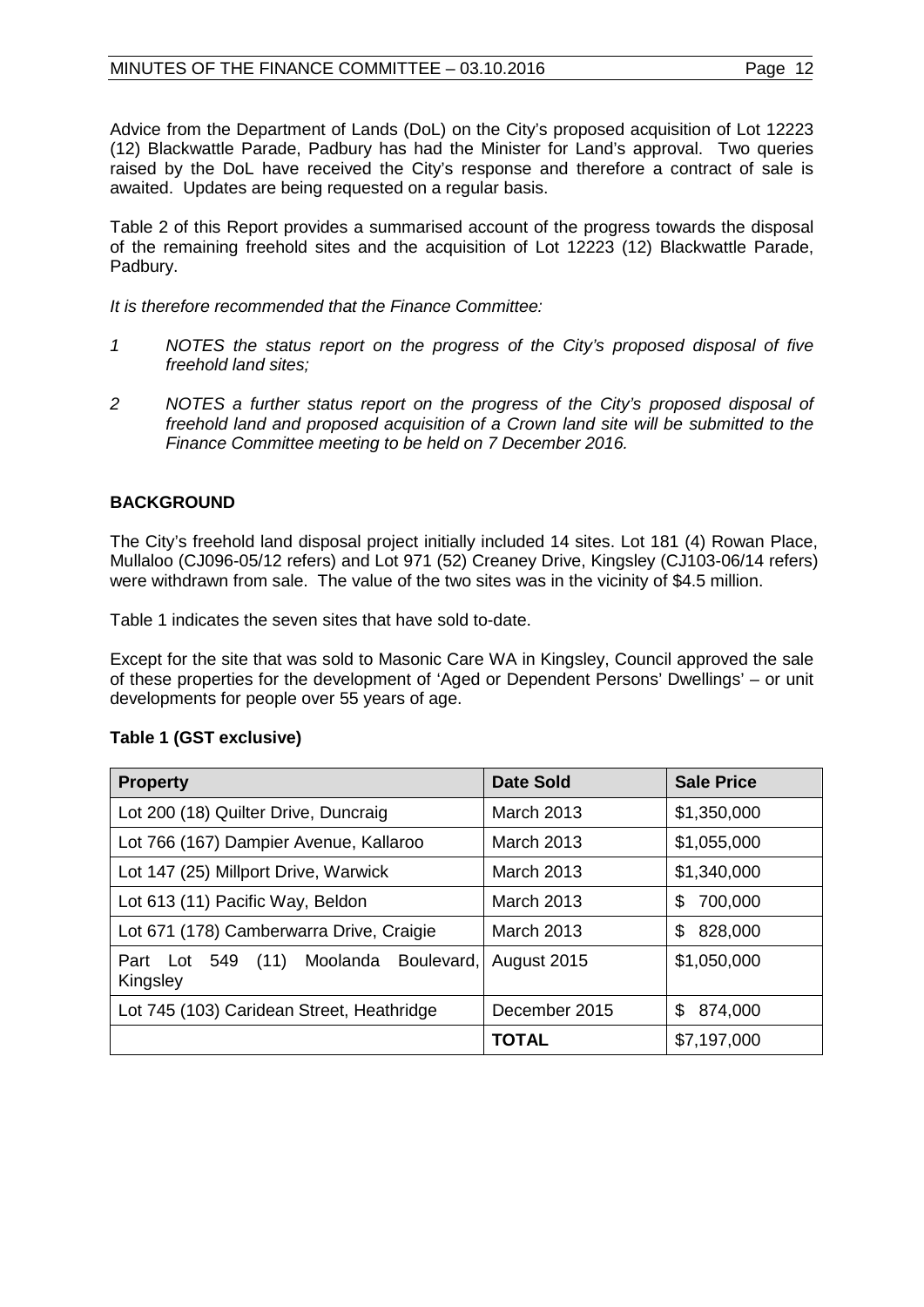# **DETAILS**

# **Table 2**

|                | <b>Property Address</b>                                                                                      | <b>Land Disposals - Current Status</b>                                                                                                                                                                                                                                                                                                                                                                                                                                                                                               |
|----------------|--------------------------------------------------------------------------------------------------------------|--------------------------------------------------------------------------------------------------------------------------------------------------------------------------------------------------------------------------------------------------------------------------------------------------------------------------------------------------------------------------------------------------------------------------------------------------------------------------------------------------------------------------------------|
| 1              | Lot 200 (24), Lot 201<br>$(22)$ and $202(20)$<br>Kanangra Crescent,<br>Greenwood<br>Land Area: $3005m^{2^*}$ | The deposited plan for the amalgamation of Lot 200 (24), Lot 201<br>(22) and 202 (20) Kanangra Crescent, Greenwood is 'In Order for<br>Dealings and an application for a new Certificate of Title (CT) was<br>lodged at Landgate on 6 September 2016. The CT for Lot 2 (20)<br>Kanangra Crescent, Greenwood is expected within 2/3 weeks.                                                                                                                                                                                            |
|                | Attachment 1 refers<br>Approximate land area,<br>once the three lots are<br>amalgamated                      | Documents concerning Council's support for Amendment No. 78<br>to District Planning Scheme No. 2 (DPS2) to recode the<br>amalgamated land from R20 to R40 and restrict the use to 'Aged<br>or Dependent Persons' Dwellings' were forwarded to the<br>Western Australian Planning Commission on (WAPC) on 9 March<br>On 18 August 2016, the WAPC requested a minor<br>2016.<br>modification to the Scheme maps which the City responded to<br>immediately. The Minister for Planning's approval of the<br>amendment is still awaited. |
|                |                                                                                                              | At its meeting held on 19 April 2016, Council authorised the Chief<br>Executive Officer to conduct a public tender to dispose of Lot 2<br>(20) Kanangra Crescent, Greenwood. On the receipt of the new<br>CT and the Minister's approval of Amendment No. 78 disposal<br>can take place.                                                                                                                                                                                                                                             |
|                |                                                                                                              | Contract of sale documents and Request for Tender documents<br>will be prepared for this property to potentially go out to tender in<br>October 2016.                                                                                                                                                                                                                                                                                                                                                                                |
| 2 <sub>1</sub> | Lot 23 (77) Gibson<br>Avenue, Padbury -                                                                      | This site is zoned Residential with a restricted use to 'Aged or<br>Dependent Persons' Dwellings and it has a density code of R40.                                                                                                                                                                                                                                                                                                                                                                                                   |
|                | Land Area: $5,159m^2$<br><b>Attachment 2 refers</b>                                                          | A private treaty offer was withdrawn related to this property on 17<br>June 2016. The reason provided by the developer was that the<br>restrictions imposed to retain the large tuart as part of the<br>development design had made a difficult site even more difficult<br>to develop. Lot 23 is constrained by water, drainage and sewer<br>easements.                                                                                                                                                                             |
|                |                                                                                                              | Based on the withdrawal of the offer, a public tender process to<br>dispose of this site was recently conducted with tenders being<br>received up until 31 August 2016. A report on the outcome of the<br>process is being submitted to Council's meeting of 18 October<br>2016.                                                                                                                                                                                                                                                     |
| 3              | Lot 803 (15) Burlos<br>Court, Joondalup -                                                                    | This site is zoned Residential with a restricted use to 'Aged or<br>Dependent Persons' Dwellings and it has a density code of R60.                                                                                                                                                                                                                                                                                                                                                                                                   |
|                | Land Area: $4,410m^2$                                                                                        | Council provided its authorisation to conduct a public tender on<br>this site at its meeting held on 19 April 2016 (CJ062-04/16                                                                                                                                                                                                                                                                                                                                                                                                      |
|                | Attachment 3 refers                                                                                          | This process ran concurrently with Lot 23 (77) Gibson<br>refers).<br>Avenue, Padbury and a report of the outcome will be submitted to<br>Council's meeting of 18 October 2016.                                                                                                                                                                                                                                                                                                                                                       |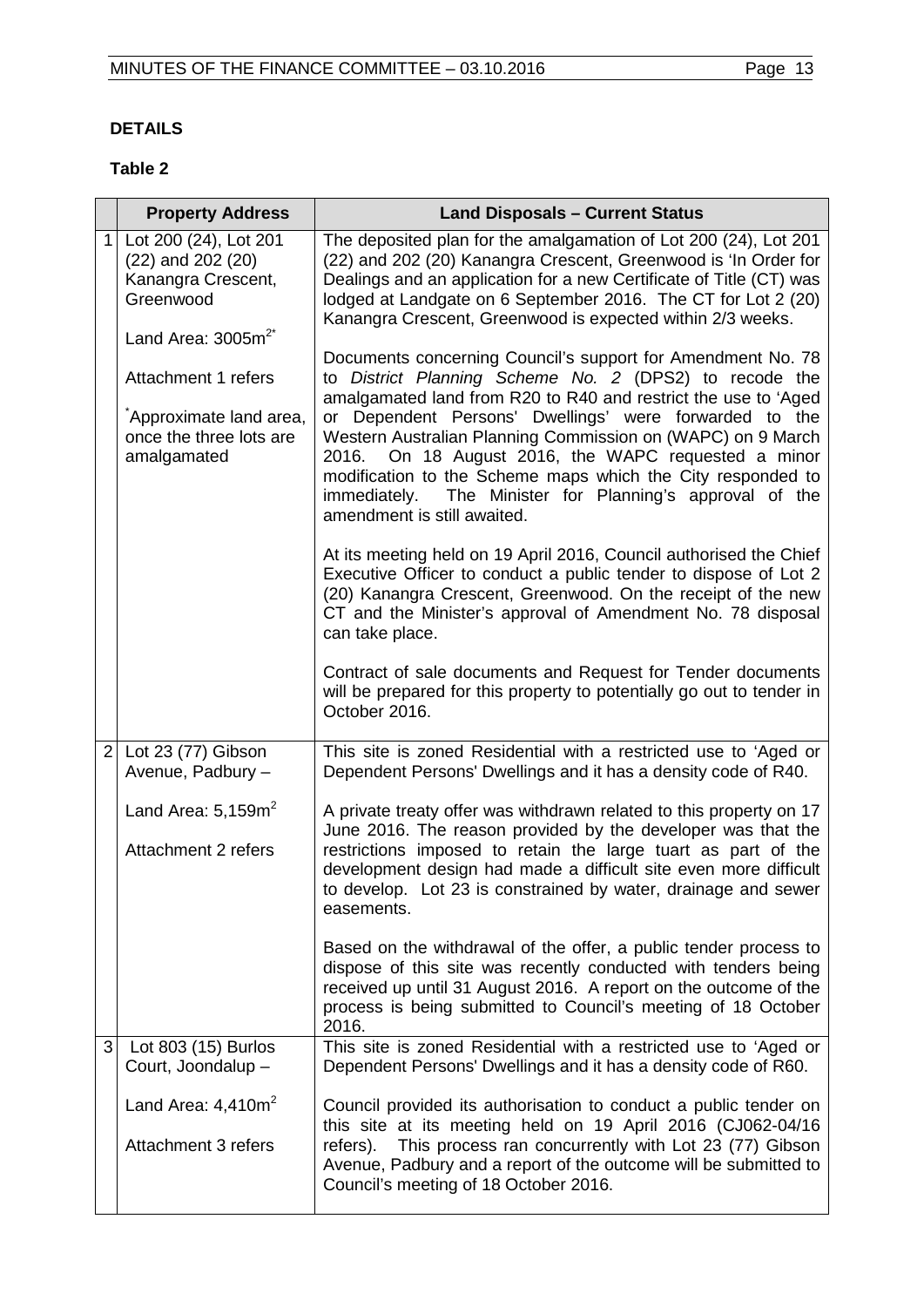|                | <b>Property Address</b>                          | <b>Land Disposals - Current Status</b>                                                                                                                                                                                                                                              |
|----------------|--------------------------------------------------|-------------------------------------------------------------------------------------------------------------------------------------------------------------------------------------------------------------------------------------------------------------------------------------|
|                | 4 Lot 1001 (14)<br>Camberwarra Drive,<br>Craigie | This site is zoned Residential with a restricted use to 'Aged or<br>Dependent Persons' Dwellings and has a density code of R40.                                                                                                                                                     |
|                | Land Area: $2,055m^2$                            | Council provided its authorisation to conduct a public tender on<br>this site at its meeting held on 19 April 2016 (CJ062-04/16<br>refers).                                                                                                                                         |
|                | Attachment 4 refers                              |                                                                                                                                                                                                                                                                                     |
|                |                                                  | A contractor has been engaged in order to demolish the building<br>on Lot 1001. A public tender process is proposed to commence<br>during October 2016.                                                                                                                             |
| 5 <sub>1</sub> | Lot 900 (57) Marri<br>Road, Duncraig-            | Amendment No. 82 was gazetted on 26 August 2016, therefore<br>this property is now zoned Residential with a restricted use to<br>'Aged or Dependent Persons' Dwellings and has a density code                                                                                       |
|                | Land Area: $1,366m^2$<br>when amalgamated        | of $R40$                                                                                                                                                                                                                                                                            |
|                |                                                  | The Duncraig CHC service will be relocated to the Carine CHC at                                                                                                                                                                                                                     |
|                | Attachment 5 refers                              | Lot 159 (487L) Beach Road, Duncraig once the Beach Road<br>facility has been refurbished to accommodate the additional<br>clients. Refurbishment plans are on target and as Council has<br>authorised the disposal of this property, this is likely to take place<br>early in 2017. |
|                |                                                  | A Council request is that on disposal of this site, the purchaser is<br>encouraged to retain existing significant trees as part of the<br>development.                                                                                                                              |

|   |                                                                           | <b>Acquisition - Current Status</b>                                                                                                                                                                                                                                                                                                                                               |
|---|---------------------------------------------------------------------------|-----------------------------------------------------------------------------------------------------------------------------------------------------------------------------------------------------------------------------------------------------------------------------------------------------------------------------------------------------------------------------------|
| 1 | Lot 12223 (12)<br>Blackwattle Parade,<br>Padbury<br>Land Area: $3,332m^2$ | At its meeting held on 24 June 2014 (CJ104-06/14 refers),<br>Council accepted in principle the Department of Land's (DoL)<br>concessional purchase price of \$88,000 (exclusive of GST)<br>subject to the outcome of a 30-day public advertising period. The<br>DoL advised the City on 13 May 2016 was that the Minister for                                                     |
|   | Attachment 6 refers                                                       | Lands had approved this acquisition. Since this advice, two<br>queries were raised which have been responded to and therefore<br>a contract of sale is expected in due course. Updates are<br>requested on a regular basis, with the last one being on 9<br>September 2016.                                                                                                       |
|   |                                                                           | During this acquisition process, the DoL advised that the<br>Department of Planning's (DoP) support was required and the<br>DoP's conditional support was provided. One of the DoP's<br>conditions is that the future sale proceeds from this site are spent<br>on community projects in line with the definition of "Community<br>Purposes" under DPS2.                          |
|   |                                                                           | The City's community consultation regarding this matter not only<br>dealt with the proposed acquisition of the site but the<br>consideration of three capital improvement projects for the area.<br>One of these options was Council's preferred project of the<br>installation of traffic lights at the intersection of Walter Padbury<br>Boulevard and Hepburn Avenue, Padbury. |
|   |                                                                           |                                                                                                                                                                                                                                                                                                                                                                                   |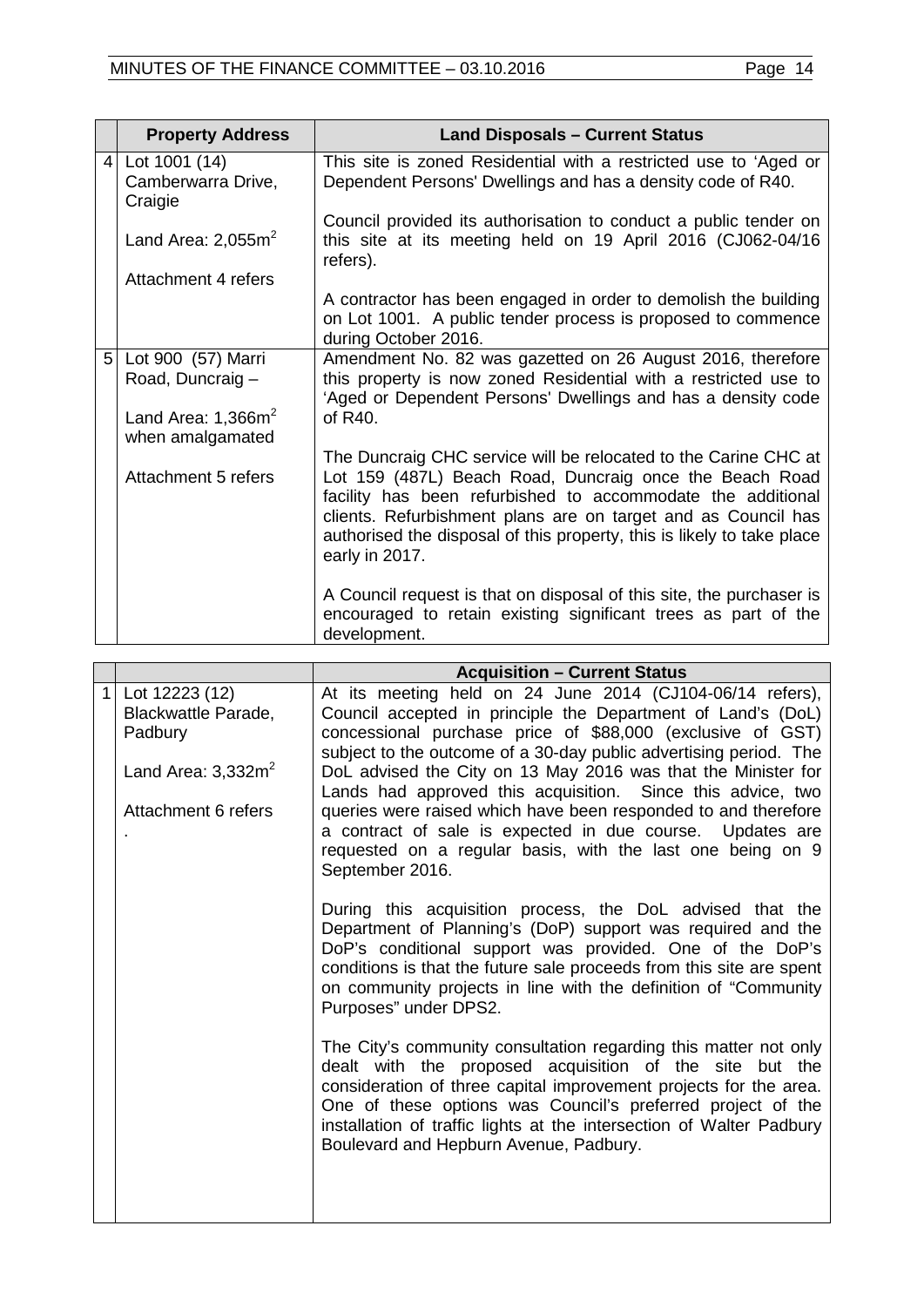| <b>Acquisition - Current Status</b>                                                                                                                                                                                                                                                                                                                                                                                                                                                                                                                                    |
|------------------------------------------------------------------------------------------------------------------------------------------------------------------------------------------------------------------------------------------------------------------------------------------------------------------------------------------------------------------------------------------------------------------------------------------------------------------------------------------------------------------------------------------------------------------------|
| Advice from the DoP is that projects connected with parking,<br>traffic and pedestrian issues were not considered to fall within the<br>definition of Community Purposes" under DPS2.                                                                                                                                                                                                                                                                                                                                                                                  |
| In accordance with Council's resolution of 24 June 2014 (CJ104-<br>06/14 refers), the City will now seek clarification from the Minister<br>for Planning and the Minister for Lands regarding the conditions<br>provided to the City on how the proceeds on the proposed<br>disposal of the site should be utilised.                                                                                                                                                                                                                                                   |
| At its meeting held on 19 May 2015 (CJ082-05/15 refers), Council<br>requested that an advocacy plan be developed to gain support<br>from the relevant State Government departments to enable the<br>future sale proceeds for this site be utilised on the community's<br>and Council's preferred project which is to install traffic lights at<br>the intersection of Walter Padbury Boulevard and Hepburn<br>Avenue, Padbury. This plan has now been drafted and will be<br>finalised once the conditions of sale have been received from the<br>Department of Lands. |
| As the City's ownership of Lot 12223 progresses, Council can be<br>requested to consider a rezoning amendment.                                                                                                                                                                                                                                                                                                                                                                                                                                                         |

#### **Issues and options considered**

As detailed in Table 2.

#### **Multiple Dwellings**

It is noted that currently where land is coded R40 or higher, there is the potential for multiple dwellings to be developed in accordance with the provisions of the *Residential Design Codes*  (R-Codes). A multiple dwelling is basically defined as one dwelling vertically placed above another dwelling. It is not possible to determine the potential number of multiple dwellings that could be achieved on sites coded R40 or higher.

#### **Legislation/Strategic Community Plan/Policy Implications**

| Legislation | Sections 3.58 and 3.59 of the Local Government Act 1995,   |
|-------------|------------------------------------------------------------|
|             | together with the Local Government (Functions and General) |
|             | Regulations 1996 determine how a local government may      |
|             | dispose of property.                                       |

#### **Strategic Community Plan**

| Key theme | <b>Quality Urban Environment.</b> |
|-----------|-----------------------------------|
|-----------|-----------------------------------|

- **Objective** Quality built outcomes.
- **Strategic initiative** Buildings and landscaping is suitable for the immediate environment and reflect community values.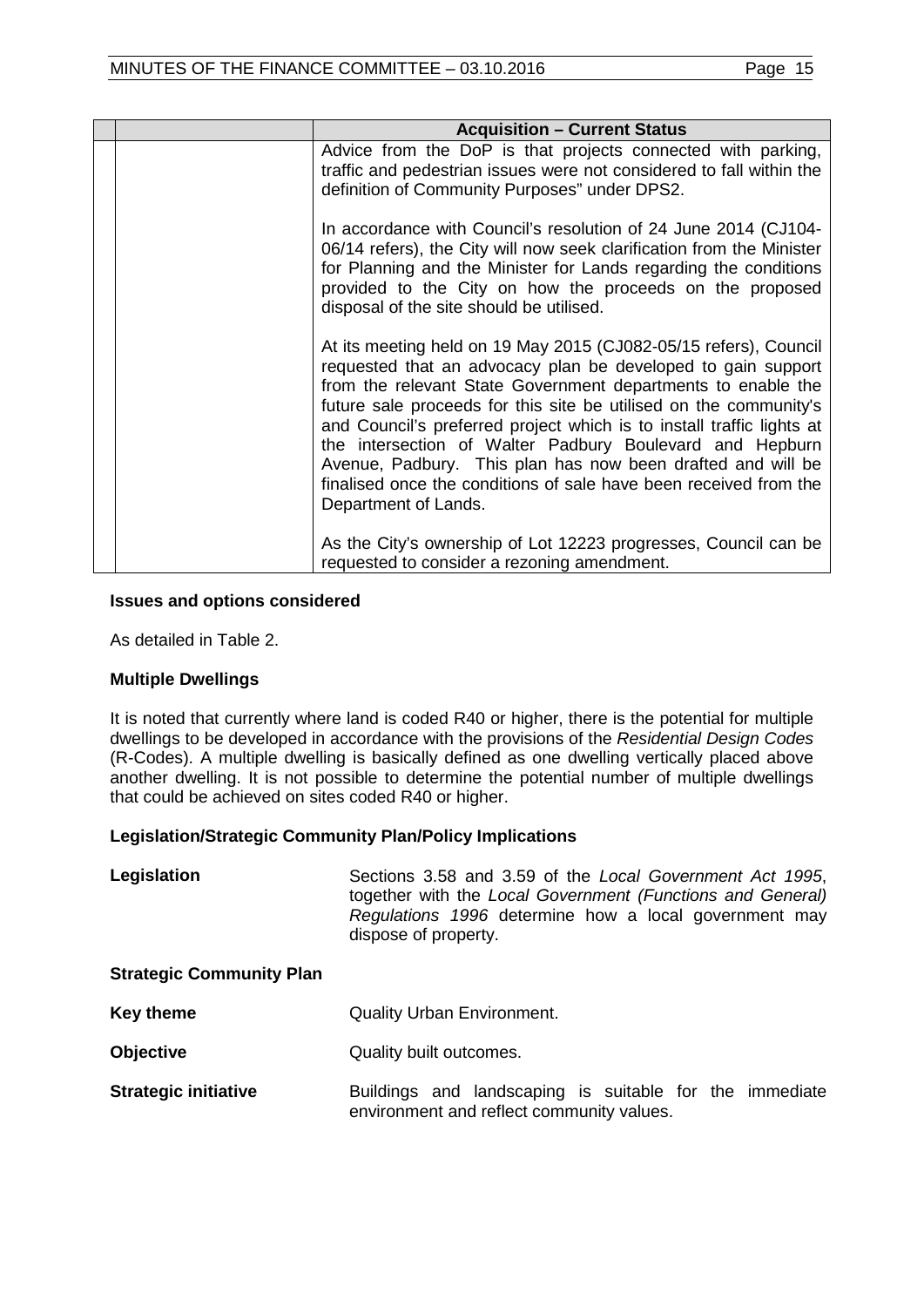| Key theme                   | Financial Sustainability.                                                                  |
|-----------------------------|--------------------------------------------------------------------------------------------|
| <b>Objective</b>            | Financial diversity.                                                                       |
| <b>Strategic initiative</b> | Identify opportunities for new income streams that are<br>financially sound and equitable. |
| <b>Policy</b>               | Asset Management Policy.                                                                   |

*Sustainability Policy.* 

#### **Risk management considerations**

Disposal of property needs to comply with the requirements of sections 3.58 and 3.59 of the *Local Government Act 1995*, which are designed to ensure openness and accountability in the disposal process.

It is possible that the reserve price as per the market valuations obtained may not be realised and the City needs to determine reserve prices below which it will not sell.

The recommendations for disposal are based on a combination of the best financial return, planning outcomes and community benefit.

#### **Financial / budget implications**

Council has agreed that the proceeds from the sale of freehold land are to be transferred to the Joondalup Performing Arts and Cultural Facility Reserve Fund. The balance of the reserve fund on 20 September 2016 was \$12,258,984.

Proceeds achieved from the future sale of Lot 12223 (12) Blackwattle Parade, Padbury are required to be spent on capital/community projects in line with the definition of "Community Purposes" under DPS2.

The associated main expenditure costs related to the City's disposal of freehold land are legal and settlement fees, advertising costs, valuation costs, land surveying and costs related to subdivision/amalgamations.

#### **Regional significance**

Not applicable.

#### **Sustainability implications**

The disposal of City freehold land that has been set aside for community use should not be disposed of without there being a nominated purpose addressing a community need.

Concerning the freehold land disposal project to-date, Council has supported the restricted use of aged or dependent persons' dwellings providing alternative housing choices for the City's ageing population. The sale proceeds from the eventual disposal of Lot 12223 (12) Blackwattle Parade, Padbury will be used for community projects.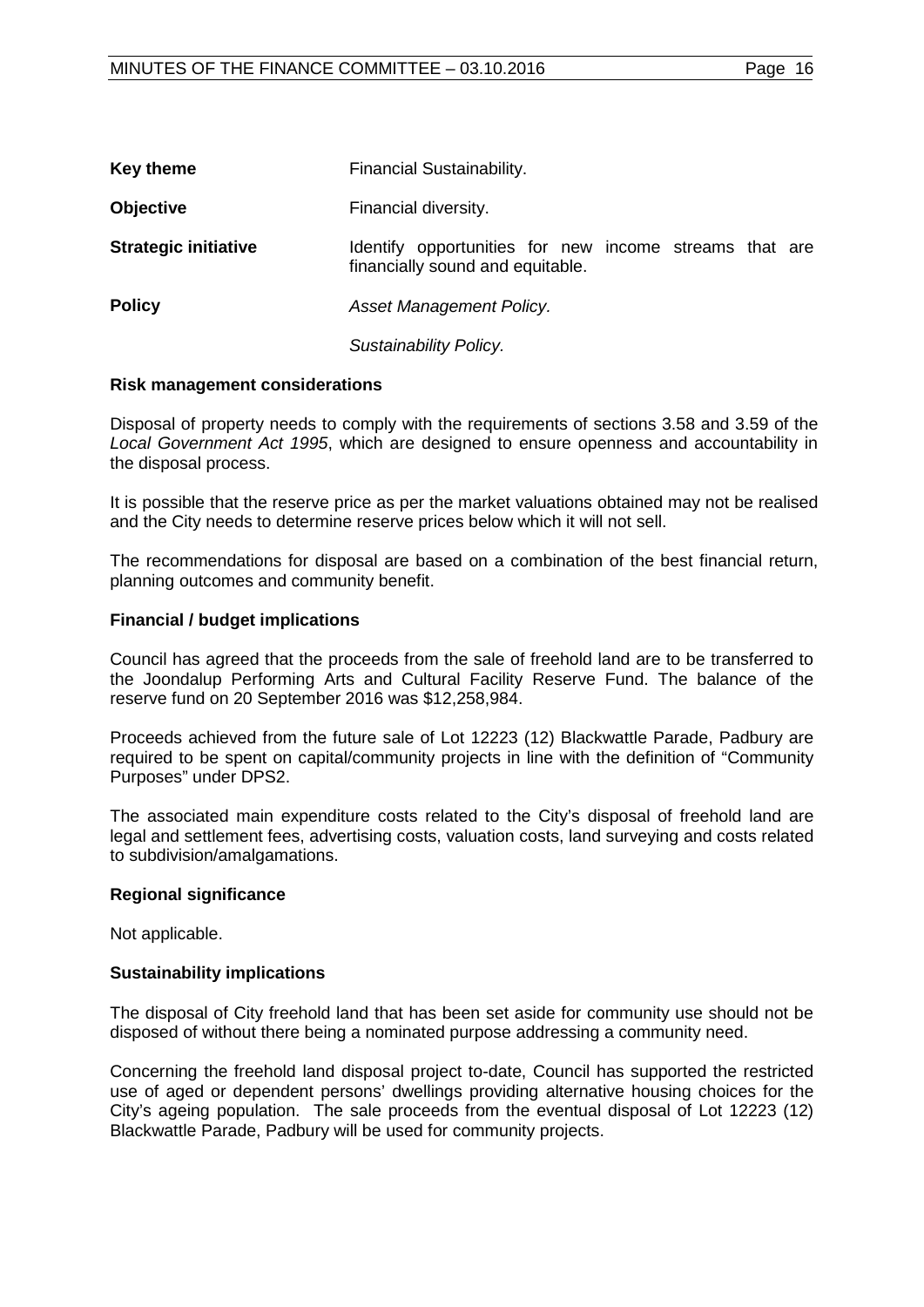# **Consultation**

Regarding consultation; public auction, public tender and private treaty methods have been used with regard to the City's land disposal project. Advertising is a requirement with all three methods unless, in respect of private treaty, the disposal is exempt under Regulation 30 of the *Local Government (Functions and General) Regulations 1996.*

The statutory public advertising period of 42 days for amendments to DPS2 is the first opportunity for the community to make a submission on proposed land disposals.

The method of community consultation followed during the proposed acquisition of Lot 12223 (12) Blackwattle Parade, Padbury, was conducted in accordance with the City's approved *Community Consultation and Engagement Policy* and *Community Engagement Protocol*.

## **COMMENT**

Public tenders for the disposal of Lot 803 (15) Burlos Court, Joondalup and Lot 23 (77) Gibson Avenue, Padbury were advertised for 21 days closing on 31 August 2016. Advertising was by way of a sign on each site, advertisements in the *West Property* and the *WA Business News* and "posters" being mailed and emailed out to developers, builders and real estate agents.

A report is being prepared for Council's meeting of 18 October 2016 with regard to the outcome of the tender process and should the process prove unsuccessful, the City has a six-month period from Council's determination on the tender process to conduct private treaty negotiations with developers.

Once the facility on Lot 1001 (14) Camberwarra Drive, Craigie is demolished it is available for disposal and this is likely to be during October 2016. Should Amendment No. 78 receive the Minister's approval and a new CT is received for Lot 2 (20) Kanangra Crescent, Greenwood by October 2016, this site can also go out to tender at that time.

The Minister for Lands has approved the City's acquisition of Lot 12223 (12) Blackwattle Parade, Padbury at the concessional rate of \$88,000 exclusive of GST. Once ownership by the City has been progressed, a report can be prepared for Council to consider the site being rezoned to a commercial related zone. In order to adhere to previous Council resolutions, actions concerning the City's utilisation of the sales proceeds have also commenced and State Government agencies will be contacted shortly.

#### **VOTING REQUIREMENTS**

Simple Majority.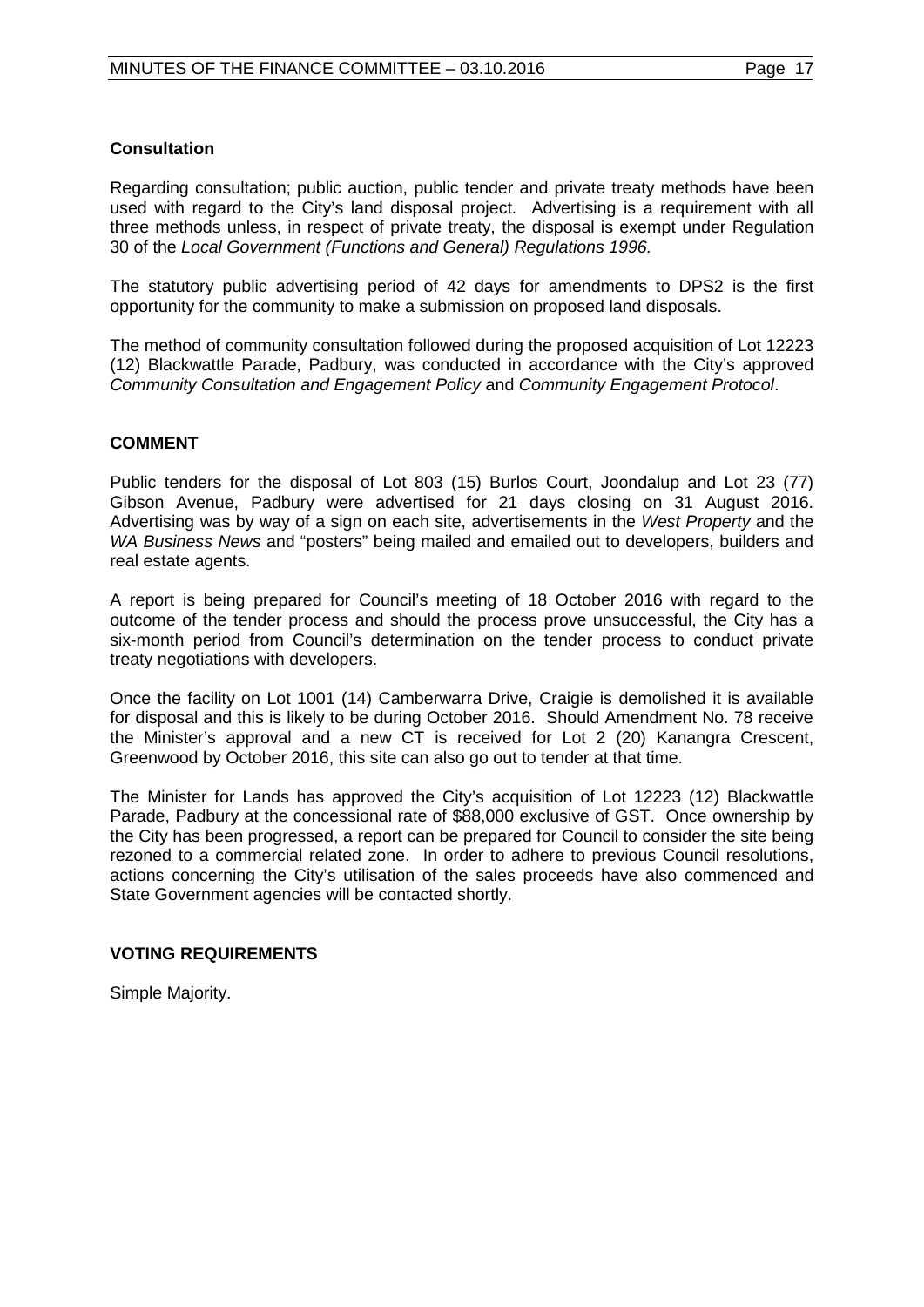**MOVED Cr Poliwka SECONDED Cr Taylor that the Finance Committee:** 

- **1 NOTES the status report on the progress of the City's proposed disposal of five freehold land sites;**
- **2 NOTES a further status report on the progress of the City's proposed disposal of freehold land and proposed acquisition of a Crown land site will be submitted to the Finance Committee meeting to be held on 7 December 2016.**

# **The Motion was Put and CARRIED (7/0)**

**In favour of the Motion:** Cr McLean, Mayor Pickard, Crs Dwyer, Logan, Norman, Poliwka and Taylor.

*Manager City Projects left the room at 6.07pm.*

*Appendix 3 refers*

*[To access this attachment on electronic document, click here: Attach3agnFIN161003.pdf](http://www.joondalup.wa.gov.au/files/committees/FINC/2016/Attach3agnFIN161003.pdf)*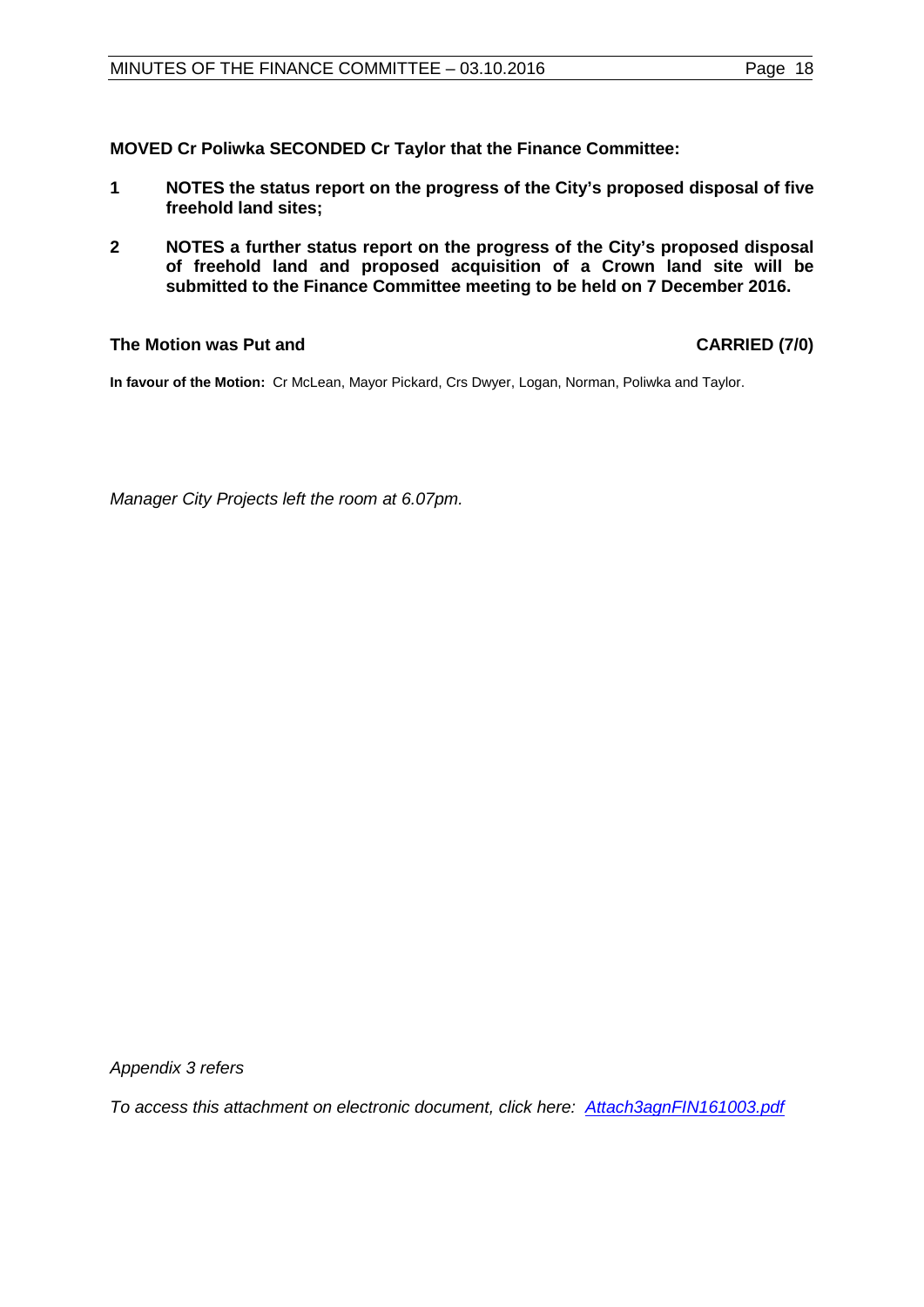# <span id="page-18-0"></span>**ITEM 4 FACILITY REFURBISHMENTS - WINDERMERE PARK CLUBROOMS AND FALKLANDS PARK**

| <b>WARD</b>                           | <b>North</b>                                 |                                                                                                                                                                             |
|---------------------------------------|----------------------------------------------|-----------------------------------------------------------------------------------------------------------------------------------------------------------------------------|
| <b>RESPONSIBLE</b><br><b>DIRECTOR</b> | Mr Mike Tidy<br><b>Corporate Services</b>    |                                                                                                                                                                             |
| <b>FILE NUMBER</b>                    | 07096                                        |                                                                                                                                                                             |
| <b>ALT FILE NUMBER</b>                | 101515 69317                                 |                                                                                                                                                                             |
| <b>ATTACHMENT</b>                     | Attachment 1<br>Attachment 2<br>Attachment 3 | Floor plan Windermere Park clubrooms<br>Floor plan Falklands Park toilet/change<br>room<br>Aerial map location of Windermere Park                                           |
|                                       | Attachment 4                                 | Aerial map location of Falklands Park                                                                                                                                       |
| <b>AUTHORITY / DISCRETION</b>         | amending budgets.                            | Executive - The substantial direction setting and oversight<br>role of Council, such as adopting plans and reports,<br>accepting tenders, directing operations, setting and |

#### **PURPOSE**

For Council to consider the refurbishment of the facilities located at Windermere Park, Joondalup and Falklands Park, Kinross.

# **EXECUTIVE SUMMARY**

At its meeting held on 15 July 2014 (CJ116-07/14 refers), Council received a report that reviewed the City's active reserves and community facilities, in order to provide a guide in regards to priority of refurbishment works across these asset types.

As part of the report the following was recommended in regards to the two facilities:

- Windermere Park Clubrooms, Joondalup \$250,000 for new heating/cooling system and possible power upgrade (if required). Recommended to be listed in 2021-22.
- Falkland Park toilets/change rooms, Kinross \$459,635 for the extension of the facility to include kiosk, storage and a larger change room area. Recommended to be listed in 2023-24. This is not listed within the current Five Year Capital Works Program as it is beyond the time period for the program.

Following the decision of Council to include various facilities within Percy Doyle Reserve, Duncraig, it was agreed to bring forward the works at Windermere Park Clubrooms to 2018- 19, with works to be predominately a power upgrade along with installation of heating/cooling system.

The Windermere Park Clubrooms and Falkland Park facilities are predominately occupied by the Joondalup Kinross Junior Football Club, which has been operating since 1994. The club now is one of the largest clubs not only in the City of Joondalup, but also the Perth metropolitan area. The club has 896 members across its football age groups.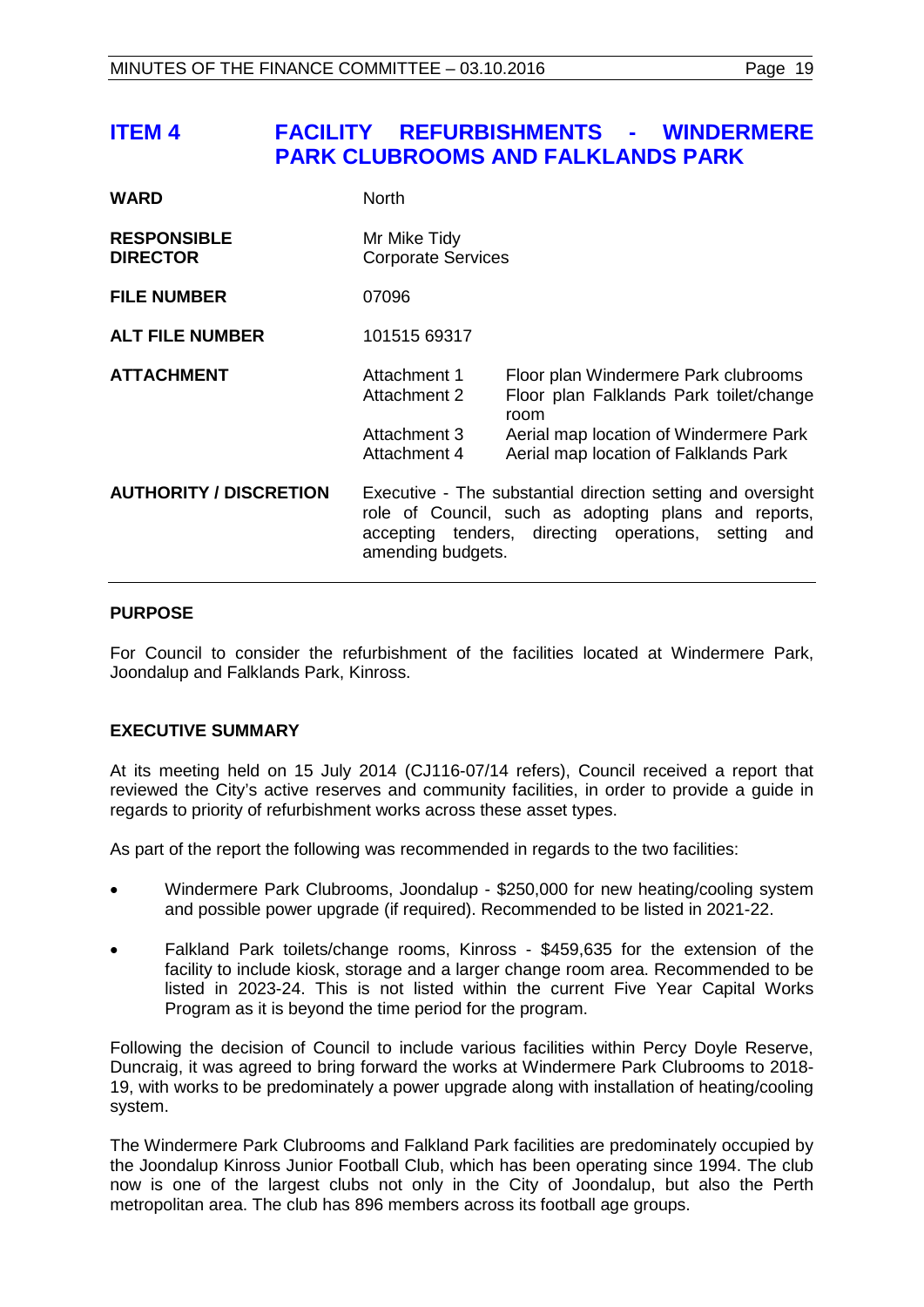With the current size of the club and its use of Windermere Park as its primary base, along with the club's increasing use of Falklands Park as a secondary venue, the current facilities at both locations no longer meet their demands/needs. As a result there has been the request to increase the scope of work proposed for Windermere Park Clubrooms, and bring forward the works proposed for Falklands Park.

*It is therefore recommended that Council:*

- *1 NOTES that an amount of \$250,000 is listed in the Five Year Capital Works Program in 2018-19 for refurbishment works at Windermere Park Clubrooms;*
- *2 NOTES that there are no funds listed with the current Five Year Capital Works Program for refurbishment works to the Falklands Park facility;*
- *3 REQUESTS a further report detailing concept design options and estimated costings to undertake a refurbishment and potential expansion of the Windermere Park Clubrooms, following engagement with key stakeholders of the facility;*
- *4 DOES NOT AGREE to bring forward the refurbishment project for the Falklands Park facility at this point in time.*

## **BACKGROUND**

| <b>Suburb/Location</b>                              | Windermere Park Clubroom 120 Candlewood Boulevard Joondalup<br>WA 6027.                                                  |
|-----------------------------------------------------|--------------------------------------------------------------------------------------------------------------------------|
| <b>Applicant</b>                                    | City of Joondalup.                                                                                                       |
| Owner                                               | Crown Land – City of Joondalup Management Order.                                                                         |
| Zoning<br><b>DPS</b><br><b>MRS</b>                  | Parks and Recreation.<br>Urban.                                                                                          |
| Site area                                           | 685m <sup>2</sup>                                                                                                        |
| Structure plan                                      | Not applicable.                                                                                                          |
| <b>Suburb/Location</b><br><b>Applicant</b><br>Owner | Falkland Park 17 Falkland Way Kinross WA 6028.<br>City of Joondalup.<br>Crown Land – City of Joondalup Management Order. |

| Applicant      |            | City of Joondalup.                               |
|----------------|------------|--------------------------------------------------|
| Owner          |            | Crown Land - City of Joondalup Management Order. |
| <b>Zoning</b>  | <b>DPS</b> | Parks and Recreation.                            |
|                | <b>MRS</b> | Urban.                                           |
| Site area      |            | 50,038 $m2$                                      |
| Structure plan |            | Not applicable.                                  |
|                |            |                                                  |

The Joondalup Kinross Junior Football Club (JKJFC) is one of the largest junior AFL clubs within the metropolitan area. The club has been based at Windermere Park since 1994 and leases the clubrooms on a seasonal basis with the Joondalup Kinross Cricket Club. In addition to leasing the facility at Windermere Park, JKJFC fixtures training and games at other City venues including Falklands Park, Kinross as its nominated secondary ground.

For the 2016 Australian rules football season, it had 896 registered members ranging from its Auskick program to its Year 12 open team. The club does not have a senior Australian rules football team, but has recently established a relationship with the ECU Jets that operate from Windermere Park.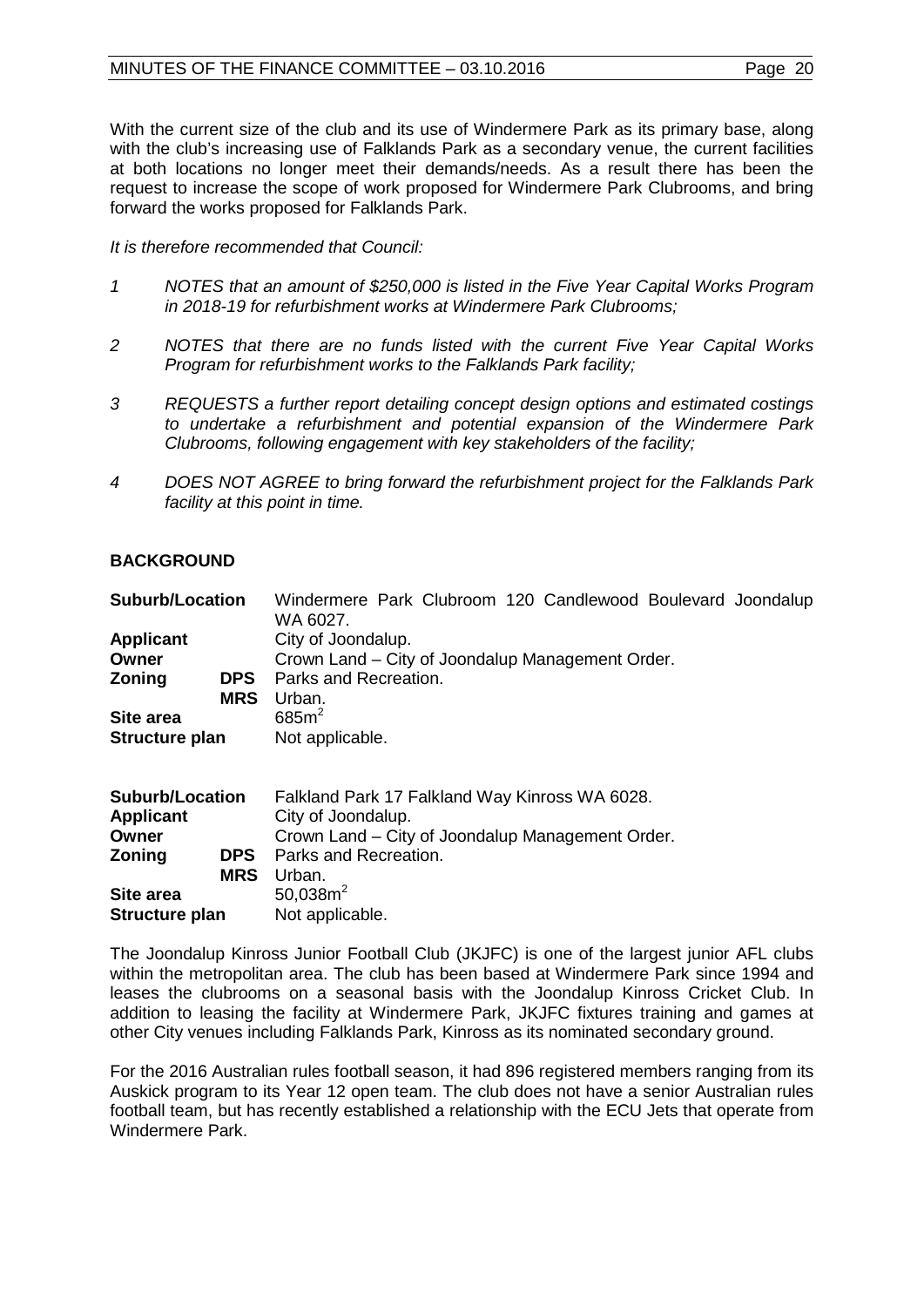At its meeting held on 15 July 2014 (CJ116-07/14 refers) Council noted the active reserve and community facility review report and the recommendations made that were based on a strategic approach to the future provision of community and sporting facilities and infrastructure works. The intent of this review was to provide a guide to the priority in which City facilities would undertake various refurbishment works in order to inform the Capital Works Program.

As part of the report the following was recommended in regards to the two facilities:

- Windermere Park Clubrooms, Joondalup \$250,000 for new heating/cooling system and possible power upgrade (if required). Recommended to be listed in 2021-22.
- Falkland Park toilets/change rooms, Kinross \$459,635 for the extension of the facility to include kiosk, storage and a larger change room area. Recommended to be listed in 2023-24. This is not listed within the current Five Year Capital Works Program as it is beyond the time period for the program.

In April 2015 (CJ061-04/15 refers), as a result of adding the facilities at Percy Doyle Reserve into the facility refurbishment list of future works, priorities were reviewed and Council agreed to the \$250,000 recommended for Windermere Park Clubrooms being rescheduled to 2018- 19. No change was made to the recommended year for listing of the funds for the Falkland Park toilet/change rooms works.

Currently listed in the 2018-19 *Capital Works Program* (BCW2552) is the \$250,000 for the Windermere Park Clubrooms for new heating/cooling system and possible power upgrade (if required).

# **DETAILS**

The JKJFC have requested that the scope of works for the refurbishment of Windermere Park Clubrooms be expanded to include additional storage for the facility. Their position is that the current storage is inadequate to meet the needs of a club its size as the club is storing essential equipment within the change room and toilet areas. In addition JKJFC have sought for the refurbishment of the facility located at Falklands Park, Kinross to be brought forward as the usage of the ground is growing and supporting elements within that facility would assist in them operating from that location.

As part of a recent upgrade to the lighting at Windermere Park, the power source to the site was upgraded. The Western Power component of the upgrade was \$23,000, with the cost being site specific. Power upgrade costs can fluctuate greatly depending on the power network, transformer size and power upgrade requirements.

Therefore as part of the refurbishment project listed for 2018-19, a power upgrade is unlikely to be required with the works primarily focussed on the heating and cooling of the clubrooms, which will see surplus funds available from the budgeted amount of \$250,000.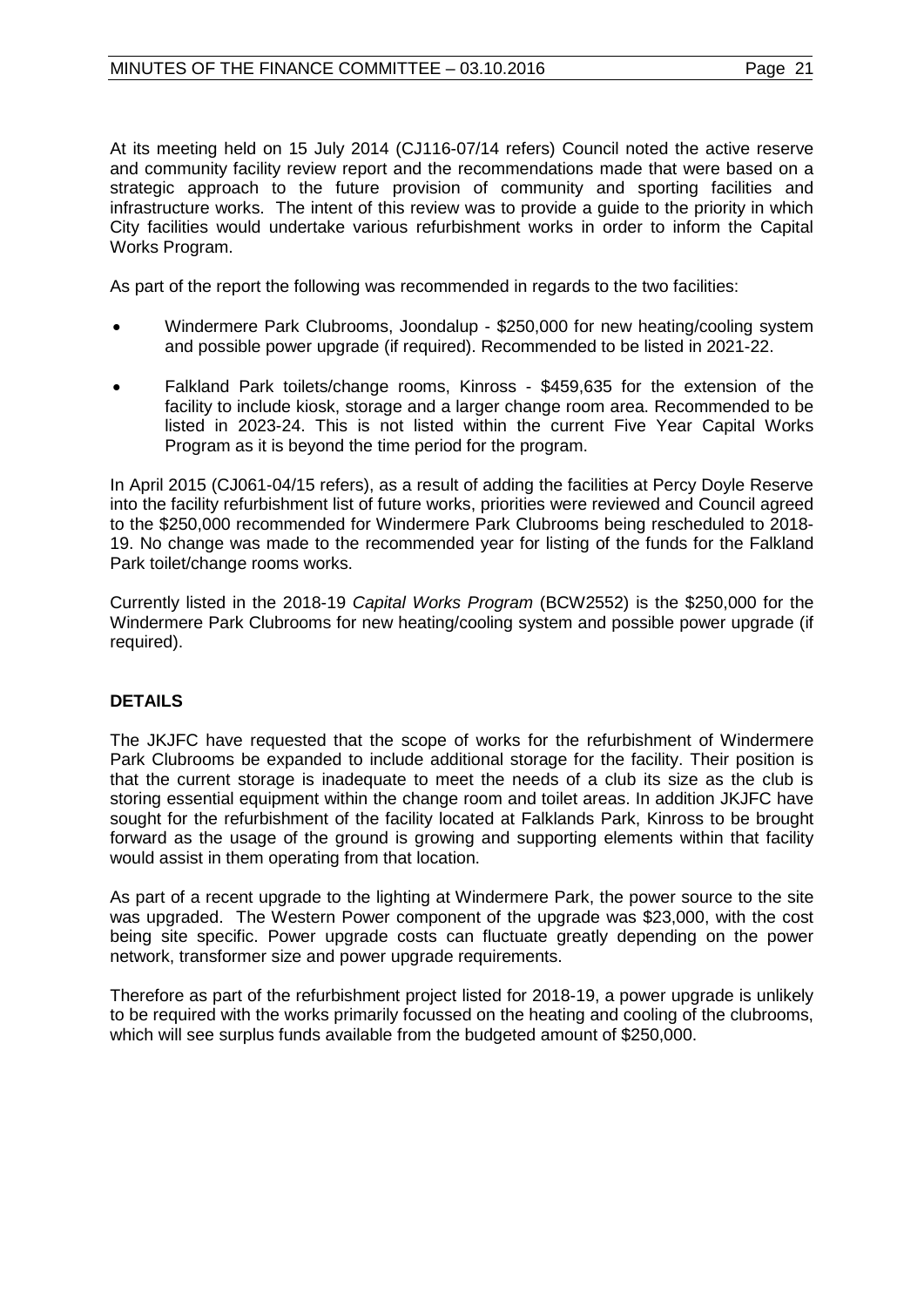The options available for the Council would be:

Windermere Park:

- not agree to expand the scope for works at Windermere Park Clubrooms and only undertake the required heating/cooling works and identify project savings or
- agree to undertake the planning stages of a refurbishment project including consultation with relevant stakeholders to identify additional works, concept design and cost estimates. Once this process is complete, prepare a report detailing scope of works and budget implications for further consideration.

Falklands Park:

- not agree to bring forward the refurbishment project and leave the project listed in 2023-24 as per the active reserve and community facility review report or
- agree to bring forward the planning stages of the refurbishment project including consultation with relevant stakeholders to identify additional works, concept design and cost estimates. Once this process is complete, prepare a report detailing scope of works and budget implications for further consideration.

#### **Legislation / Strategic Community Plan / policy implications**

| Legislation                     | Not applicable.                                                                                                                           |  |
|---------------------------------|-------------------------------------------------------------------------------------------------------------------------------------------|--|
| <b>Strategic Community Plan</b> |                                                                                                                                           |  |
| <b>Key theme</b>                | Community Wellbeing.                                                                                                                      |  |
| <b>Objective</b>                | Quality facilities – To provide facilities of the highest quality<br>which reflect the needs of the community now and into the<br>future. |  |
| <b>Strategic initiative</b>     | Support a long-term approach to significant facility upgrades<br>and improvements.                                                        |  |
| <b>Policy</b>                   | Requests for New or Capital Upgrades to Existing<br><b>Community Buildings Policy.</b>                                                    |  |

#### **Risk management considerations**

The following risks have been identified:

- The current facilities do not meet the needs of the users groups, and therefore could cause issues with storing of equipment in inappropriate areas.
- Adequate City resources to plan and construct additional refurbishment works by 2018-19.
- If the scope of works are increased for the Windermere Park Clubrooms, and the refurbishment works for Falklands Park are brought forward, is the City financially positioned to meet the additional costs.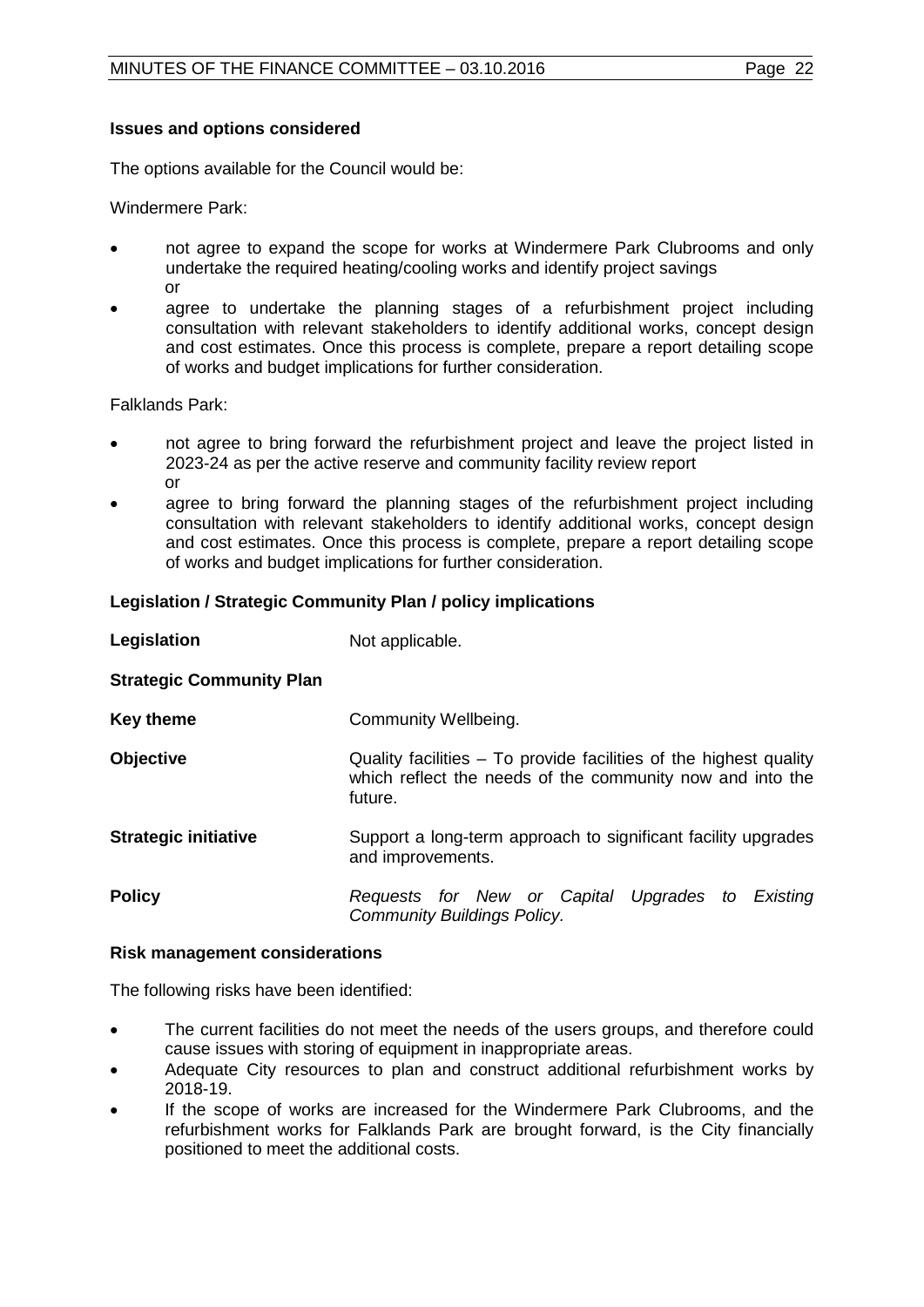# **Financial / budget implications**

There are currently no funds listed in 2016-17 or 2017-18 to undertake the planning required for a refurbishment project at either of the sites.

#### Future financial year impact

- **Annual operating cost** Any increase to floor space of a facility or adding heating/cooling will increase the annual operating costs to that facility. However in the case of Windermere Park, the facility is leased to two user groups who are responsible for all outgoings for the clubrooms.
- **Estimated annual income** The City currently receives \$1 (peppercorn) per annum for the lease of Windermere Park Clubrooms. If the floor space is increased the rental will increase proportional based on 0.1% of the capital replacement of the facility as per the City's adopted *Property Management Framework*.
- **Capital replacement** The *Building Asset Management Plan* defines the life of such an asset would be 100 years.
- **20 Year Strategic Financial Plan impact**  Funds are currently listed within the City's *20 Year Strategic Financial Plan*. This will be impacted if the funding amounts and/or the years listed are adjusted. The estimated net cash impact over the current adopted plan would need to be determined based on the estimated increase to the annual operating costs (once known) for a 20 year period.
- **Impact year Funds** are currently within the City's 20 Year Strategic *Financial Plan* (2018-19 Windermere Park Clubrooms; 2023- 24 Falklands Park toilet/change rooms).

All amounts quoted in this report are exclusive of GST.

#### **Regional significance**

There would be minimal regional impact as JKJFC is a locally based club and attracts a large majority of its members from the immediate surrounds.

#### **Sustainability implications**

#### **Environmental**

All facility refurbishment projects are planned to reduce the impact of the carbon footprint and consider environmental sustainability design features where possible within the project budget.

#### Social

The projects would include consultation with the existing user groups to ensure that feedback received represents their needs. Furthermore, refurbishment works consider access and inclusion principles with the aim to enhance the amenity of the public space.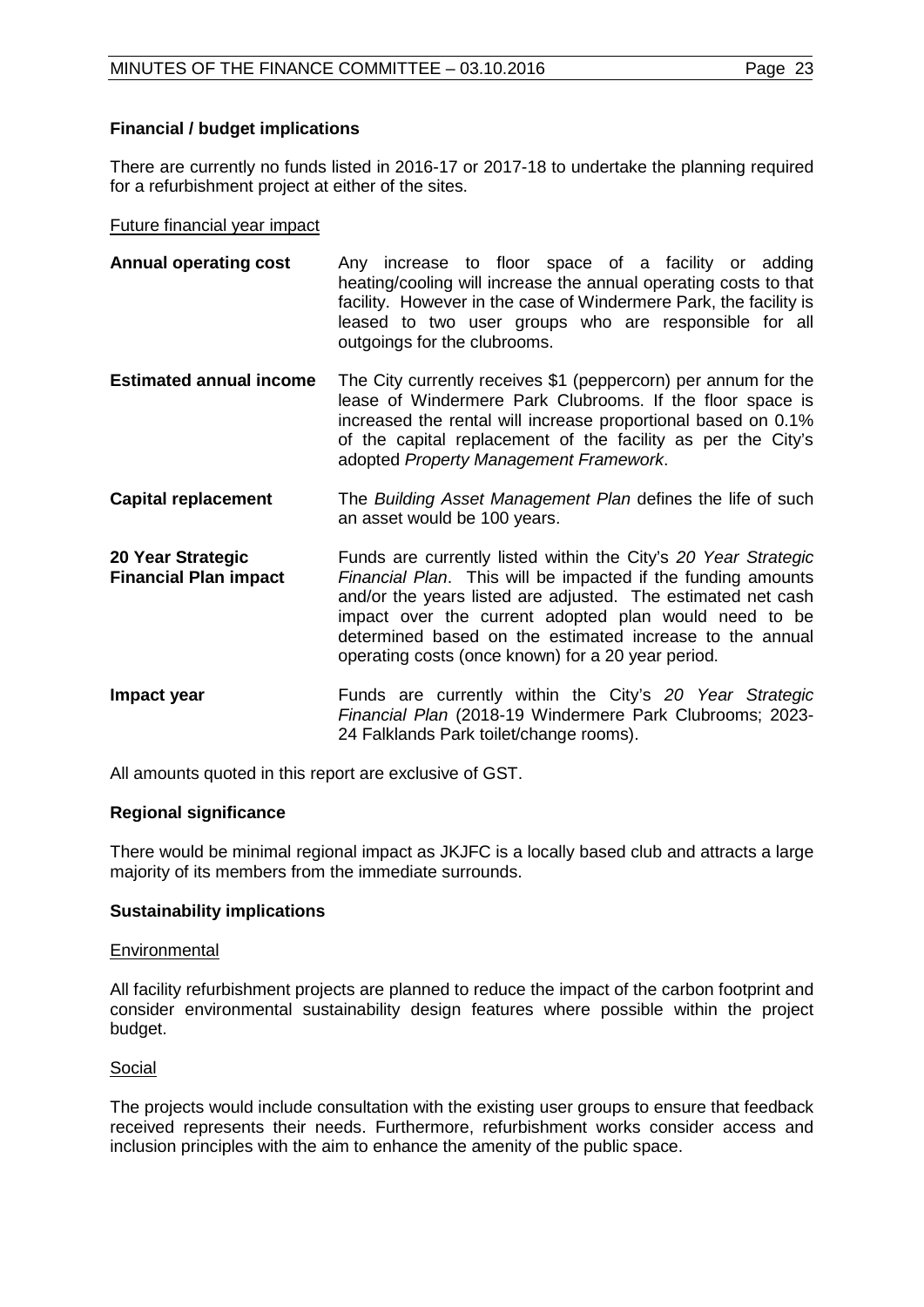Economic

Not applicable.

#### **Consultation**

With the exception of the City being approached by the JKJFC, there has been no other consultation undertaken. If it is agreed to undertake the refurbishment projects, consultation with relevant stakeholders will be undertaken.

#### **COMMENT**

The Active Reserve and Community Facility review report and the recommendations made were based on a strategic approach for the future provision of community and sporting facilities and infrastructure works. However the intention of the report was to act as a guide, noting that priorities may change between reviews.

The City currently has an expansive building construction works program, and increasing the scope of projects or adding to the list of projects will increase the workload and generally will need to be addressed by increasing resources.

Given the City's extensive capital works program and the current allocation of resources, it is proposed to proceed with the refurbishment of the Windermere Park Clubrooms (with potentially a revised scope) as scheduled, however not proceed with refurbishing the Falklands Park facility at this point in time.

#### **VOTING REQUIREMENTS**

Simple Majority.

#### **OFFICER'S RECOMMENDATION**

That Council:

- 1 NOTES that an amount of \$250,000 is listed in the *Five Year Capital Works Program* in 2018-19 for refurbishment works at Windermere Park Clubrooms;
- 2 NOTES that there are no funds listed with the current *Five Year Capital Works Program* for refurbishment works to the Falklands Park facility;
- 3 REQUESTS a further report detailing concept design options and estimated costings to undertake a refurbishment and potential expansion of the Windermere Park Clubrooms, following engagement with key stakeholders of the facility;
- 4 DOES NOT AGREE to bring forward the refurbishment project for the Falklands Park facility at this point in time.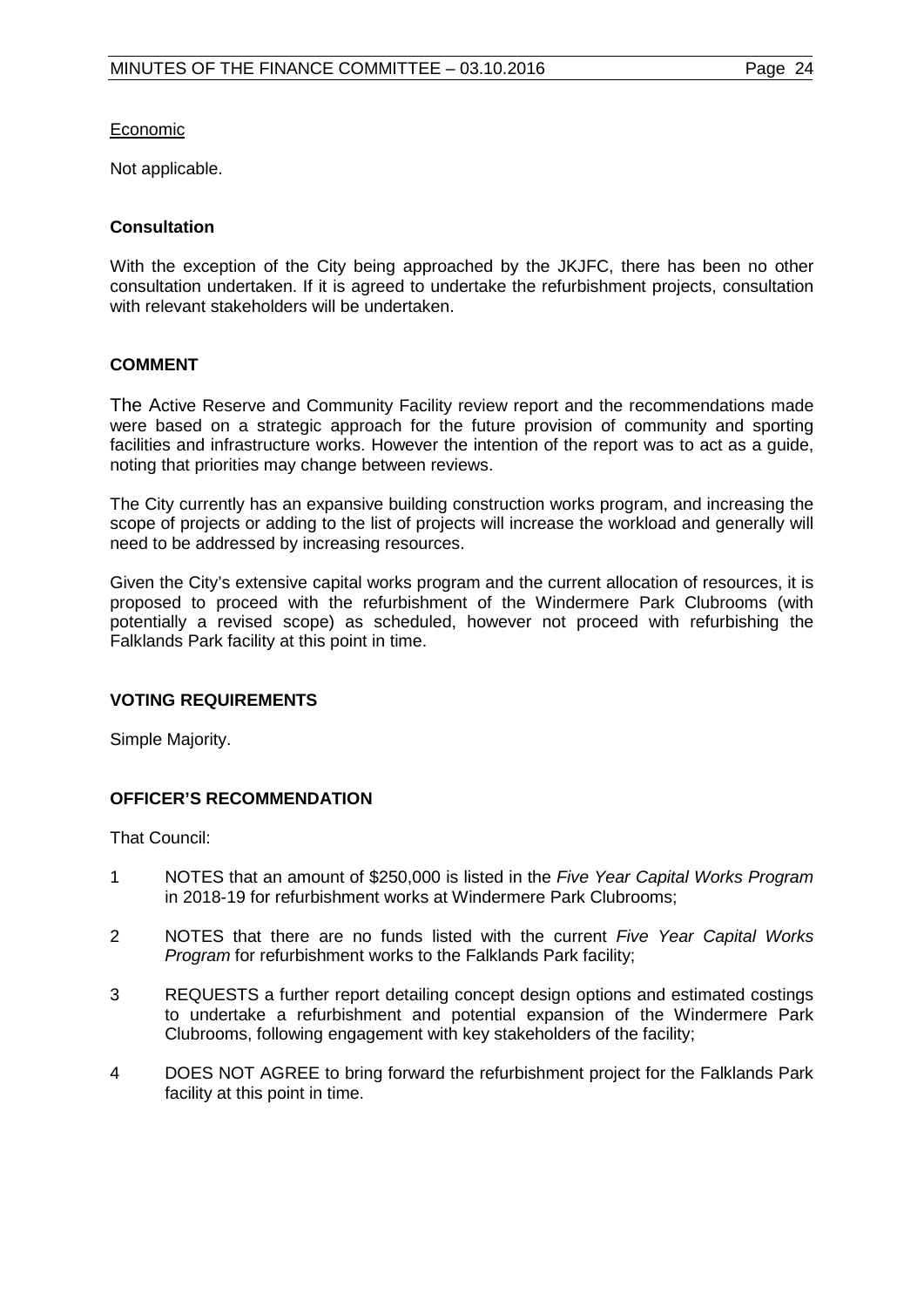**MOVED Mayor Pickard SECONDED Cr Logan that Council:** 

- **1 NOTES that an amount of \$250,000 is listed in the** *Five Year Capital Works Program* **in 2018-19 for refurbishment works at Windermere Park Clubrooms;**
- **2 NOTES that there are no funds listed with the current** *Five Year Capital Works Program* **for refurbishment works to the Falklands Park facility and REQUESTS a further report to the Finance Committee on the proposed scope and benefits of refurbishment works for the Falklands Park facility;**
- **3 REQUESTS a further report detailing concept design options and estimated costings to undertake a refurbishment and potential expansion of the Windermere Park Clubrooms, following engagement with key stakeholders of the facility.**

## **The Motion was Put and CARRIED (7/0)**

**In favour of the Motion:** Cr McLean, Mayor Pickard, Crs Dwyer, Logan, Norman, Poliwka and Taylor.

*Appendix 4 refers*

*[To access this attachment on electronic document, click here: Attach4agnFIN161003.pdf](http://www.joondalup.wa.gov.au/files/committees/FINC/2016/Attach4agnFIN161003.pdf)*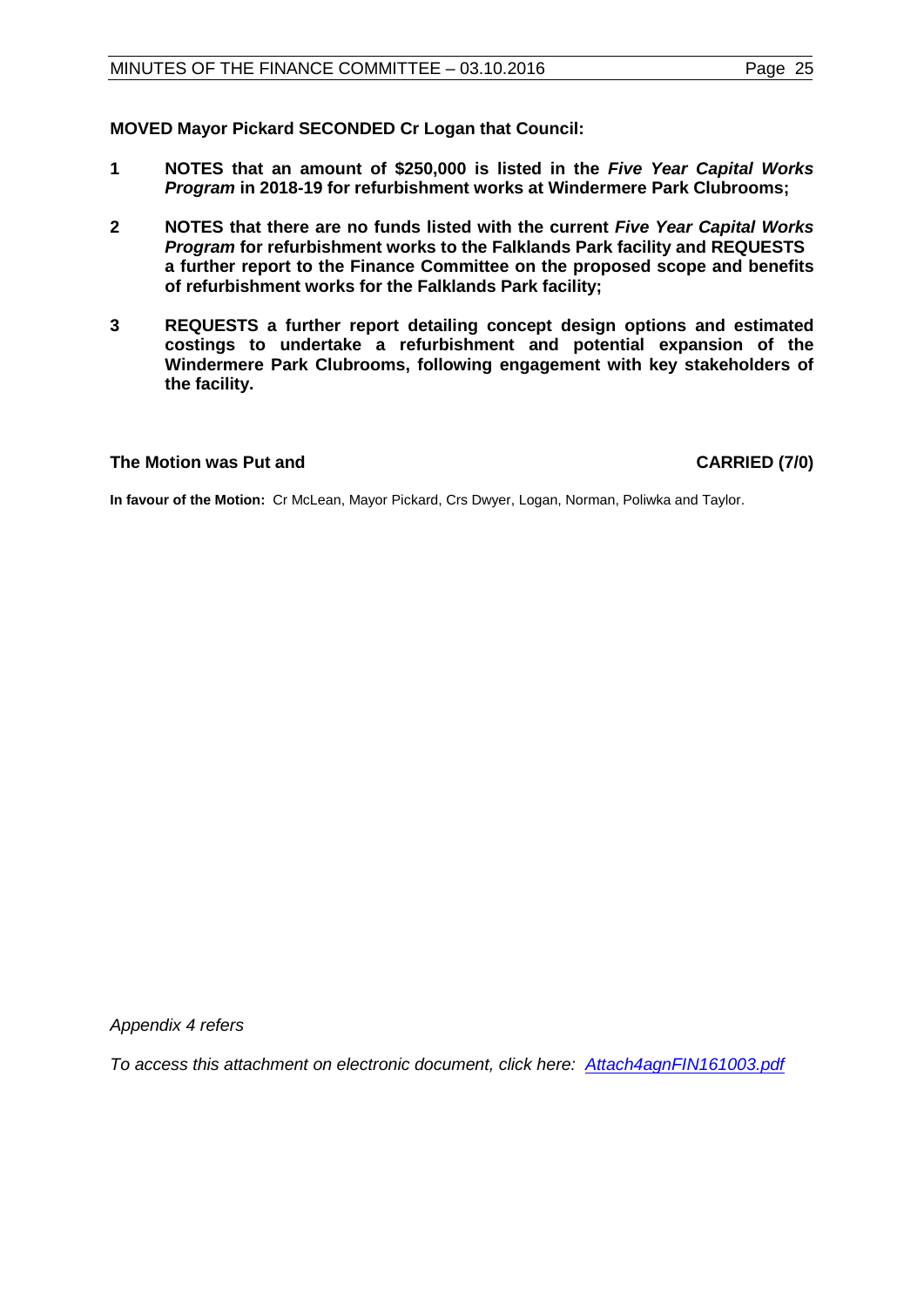# <span id="page-25-0"></span>**ITEM 5 2017-18 COMMUNITY FACILITY REFURBISHMENT PROJECTS**

| <b>WARD</b>                           | South                                                                                                                        |                                                                                                                                                                                                                                                                                                                                                                                                                                              |
|---------------------------------------|------------------------------------------------------------------------------------------------------------------------------|----------------------------------------------------------------------------------------------------------------------------------------------------------------------------------------------------------------------------------------------------------------------------------------------------------------------------------------------------------------------------------------------------------------------------------------------|
| <b>RESPONSIBLE</b><br><b>DIRECTOR</b> | Mr Mike Tidy<br><b>Corporate Services</b>                                                                                    |                                                                                                                                                                                                                                                                                                                                                                                                                                              |
| <b>FILE NUMBER</b>                    | 09631                                                                                                                        |                                                                                                                                                                                                                                                                                                                                                                                                                                              |
| <b>ALT FILE NUMBER</b>                | 29528, 02056, 101515                                                                                                         |                                                                                                                                                                                                                                                                                                                                                                                                                                              |
| <b>ATTACHMENTS</b>                    | Attachment 1<br>Attachment 2<br>Attachment 3<br>Attachment 4<br>Attachment 5<br>Attachment 6<br>Attachment 7<br>Attachment 8 | Aerial map of Sorrento Tennis Clubroom<br>Sorrento<br>Tennis<br>Clubroom<br>floorplan<br>(existing)<br>Sorrento Tennis Clubroom concept plan<br>Sorrento Tennis Clubroom cost estimate<br>Aerial map of Sorrento Football (soccer)<br>Clubroom<br>Clubroom<br>Sorrento<br>Football<br>(soccer)<br>floorplan (existing)<br>Sorrento Football<br>(soccer)<br>Clubroom<br>concept plans<br>Sorrento Football (soccer) Clubroom cost<br>estimate |
| <b>AUTHORITY / DISCRETION</b>         | amending budgets.                                                                                                            | Executive - The substantial direction setting and oversight<br>role of Council, such as adopting plans and reports,<br>accepting tenders, directing operations, setting<br>and                                                                                                                                                                                                                                                               |

#### **PURPOSE**

For Council to consider the concept plans, estimated capital costs and recommendations for the 2017-18 community facility refurbishment projects.

#### **EXECUTIVE SUMMARY**

Each year the City plans to undertake one or two refurbishments of community and sporting facilities.

The Sorrento Tennis Clubroom is located within the Percy Doyle Reserve on 46 Warwick Road, Duncraig. The facility was constructed in 1981 and consists of a meeting room, office, crèche, merchandise shop, kitchen, bar, toilets and storerooms. A refurbishment of the kitchen was completed in 2011-12. Over the last few years the facility has had minor works such as repainting, new flooring in some rooms and a heating/cooling system in the crèche.

The facility is leased by the Sorrento Tennis Club who has approximately 388 members. The club also leases the 20 adjacent synthetic tennis courts.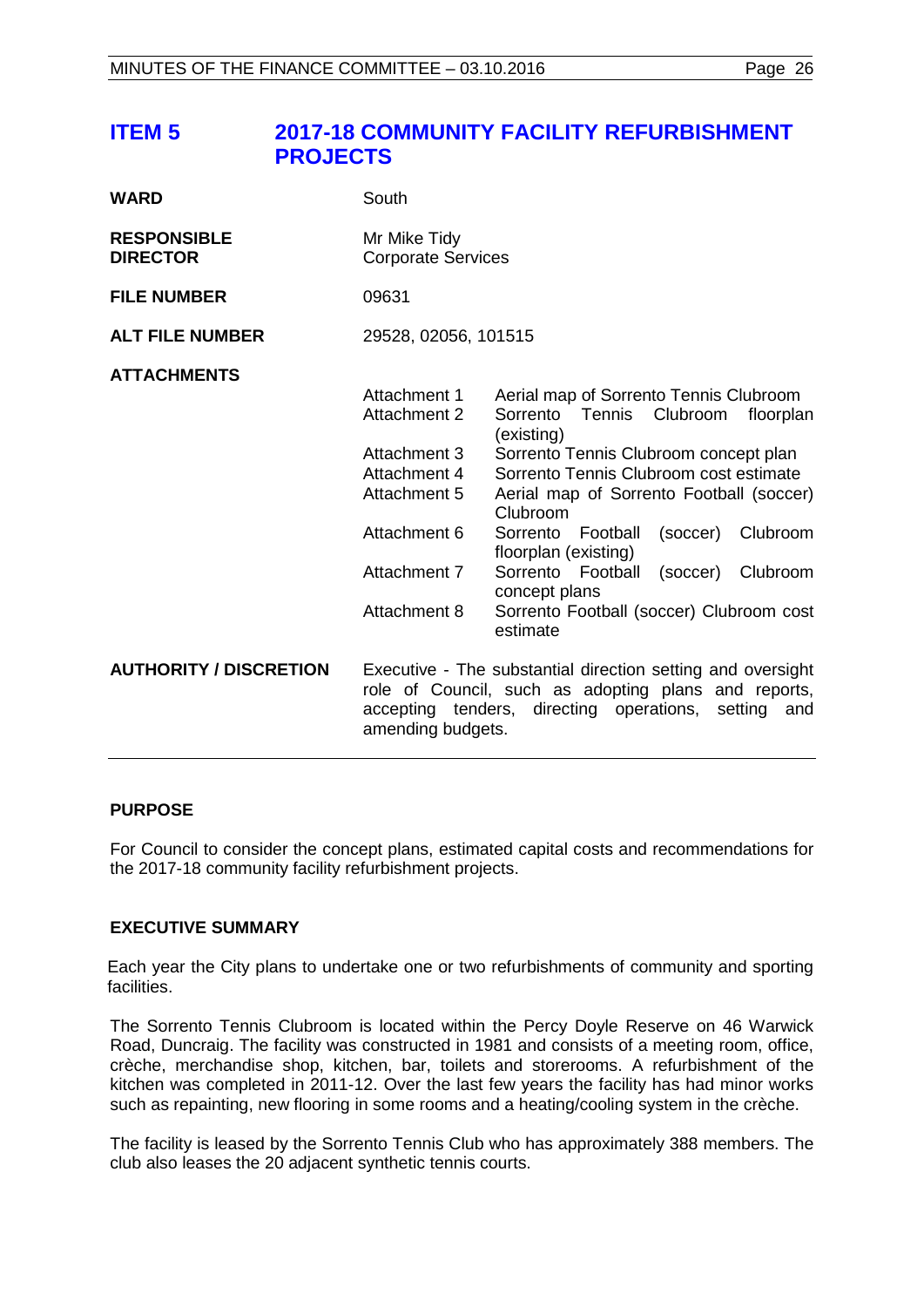#### $MINUTES OF THE FINANCE COMMITTEE -  $03.10.2016$  \nPage 27$

The Sorrento Football (soccer) Clubroom is located within the Percy Doyle Reserve on 46 Warwick Road, Duncraig. The facility was constructed in 1980 and consists of a hall, referee room, physiotherapy room, kitchen, bar, toilets, changerooms and storerooms. In 2012-13 the Sorrento Football Club funded a new umpire changeroom and in 2013-14 a new patio area was installed by the City. In 2014-15 the Sorrento Football Club replaced perimeter fencing around the main soccer pitch.

The facility is leased to the Sorrento Football Club who has approximately 620 members. The club also hires the two adjacent soccer ovals on a seasonal basis.

At its meeting held on 21 April 2015 (CJ061-04/15 refers), Council agreed to list the refurbishment of Sorrento Tennis Clubroom at a cost estimate of \$604,605 and the refurbishment of Sorrento Football (soccer) Clubroom at a cost estimate of \$662,906 in 2017-18.

As part of the needs analysis stage of the project, stakeholder consultation was undertaken with the existing user groups who lease each facility (Sorrento Tennis Club and Sorrento Football Club). Considering the feedback from user groups and priorities identified by the City, a scope of works was developed in order to develop concept plans and a cost estimate for each project.

Currently, there is \$604,605 split across 2016-17 and 2017-18 listed in the City's *Five Year Capital Works Program* for the Sorrento Tennis Clubroom refurbishment project. Following concept design and a cost estimate the capital cost for this project is \$504,000 which is within the existing budget allocation.

Currently, there is \$662,906 split across 2016-17 and 2017-18 listed in the City's *Five Year Capital Works Program* for the Sorrento Football (soccer) Clubroom refurbishment project. Following concept design and a cost estimate the capital cost for this project is \$622,000 which is within the existing budget allocation.

*It is therefore recommended that Council:*

- *1 NOTES that \$605,000 (total project budget) is currently listed within the City's Five Year Capital Works Program for the Sorrento Tennis Clubrooms and that \$663,000 (total project budget) is currently listed within the City's Five Year Capital Works Program for the Sorrento Football (soccer) Clubrooms;*
- *2 NOTES that \$73,000 (municipal funds) is currently listed in 2016-17 for detailed design and \$532,000 (reserve funds) is currently listed in 2017-18 for construction within the City's Five Year Capital Works Program for the Sorrento Tennis Clubrooms;*
- *3 NOTES that \$80,000 (municipal funds) is currently listed in 2016-17 for detailed design and \$583,000 (reserve funds) is currently listed in 2017-18 for construction within the City's Five Year Capital Works Program for the Sorrento Football (soccer) Clubrooms;*
- *4 APPROVES the proposed refurbishment works at the Sorrento Tennis Clubrooms as detailed in this Report to proceed to the detailed design and tender stage;*
- *5 APPROVES the proposed refurbishment works at the Sorrento Football (soccer) Clubrooms as detailed in this Report to proceed to the detailed design and tender stage;*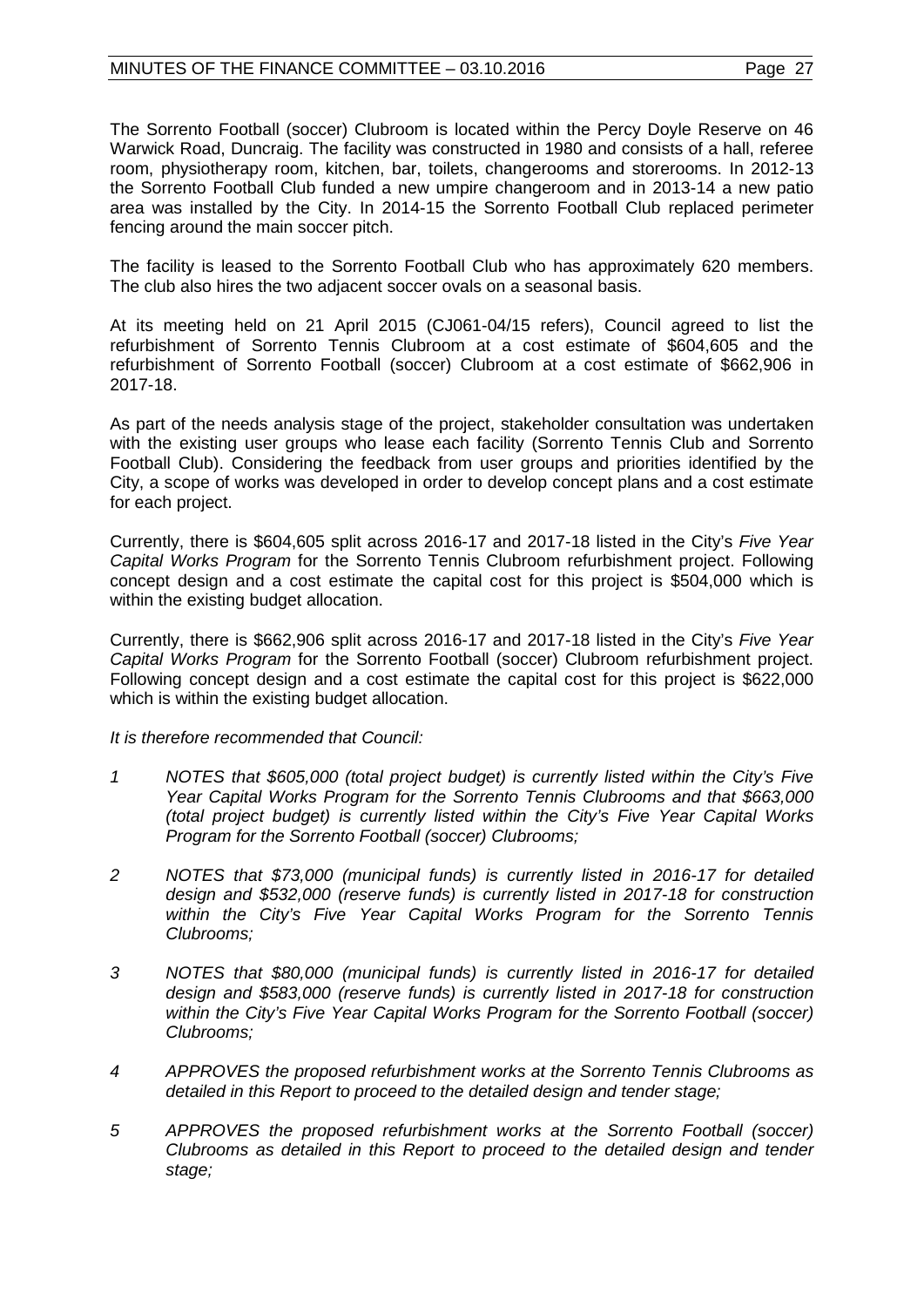*6 BY AN ABSOLUTE MAJORITY DELEGATES to the Chief Executive Officer in accordance with section 5.42 of the Local Government Act 1995 the authority to accept tenders for the Sorrento Tennis Clubroom refurbishment project subject to the price of tenders not exceeding \$532,000, and for the Sorrento Football (soccer) Clubroom refurbishment project subject to the price of tenders not exceeding \$583,000.*

# **BACKGROUND**

| <b>Suburb/Location</b> | Percy Doyle Reserve 46 Warwick Road Duncraig WA 6023. |
|------------------------|-------------------------------------------------------|
| Applicant              | City of Joondalup.                                    |
| Owner                  | Crown Land – City of Joondalup Management Order.      |
| Zoning<br><b>DPS</b>   | Parks and Recreation.                                 |
| <b>MRS</b>             | Urban.                                                |
| Site area              | $190,290m^2$ .                                        |
| <b>Structure plan</b>  | Not applicable.                                       |

Since 2007, the City has undertaken one or two community facility refurbishment projects each year. Refurbishment projects intend to improve the functionality and aesthetics of the facility and are not designed to undertake general maintenance. The scope of each project is generally confined to the following aspects:

- Painting.
- Replacing fixtures and fittings.
- Upgrading external environments for example building pathways, landscaping around the building and signage.
- Kitchen facilities.
- Floor coverings.
- Toilets and change rooms (including refurbishment or new extensions).
- Storage facilities (extensions to the facility).
- Heating/cooling systems.
- Window treatments.

Major structural changes or modification to a facility that include major extensions and/or reconfigurations of areas are normally classified as a redevelopment project. However, due to part of the Percy Doyle Reserve masterplan project being delayed to 2030-31 and the remainder of the masterplan project being delayed to a future year to be determined, the Sorrento Football (soccer) Clubroom (SFC) project will include a building extension and toilet reconfiguration and the Sorrento Tennis Clubroom (STC) project will include a bar reconfiguration.

At its meeting held on 21 April 2015 (CJ061-04/15 refers), Council agreed to list the refurbishment of STC at a cost estimate of \$604,605 and the refurbishment of SFC at a cost estimate of \$662,906 in 2017-18.

#### Sorrento Tennis Clubroom

The STC is located within the Percy Doyle Reserve on 46 Warwick Road, Duncraig (Attachment 1 refers). The facility was constructed in 1981 and consists of a meeting room, office, crèche, merchandise shop, kitchen, bar, toilets and storerooms (Attachment 2 refers). A refurbishment of the kitchen was completed in 2011-12. Over the last few years the facility has had minor works such as repainting, new flooring in some rooms and a heating/cooling system in the crèche.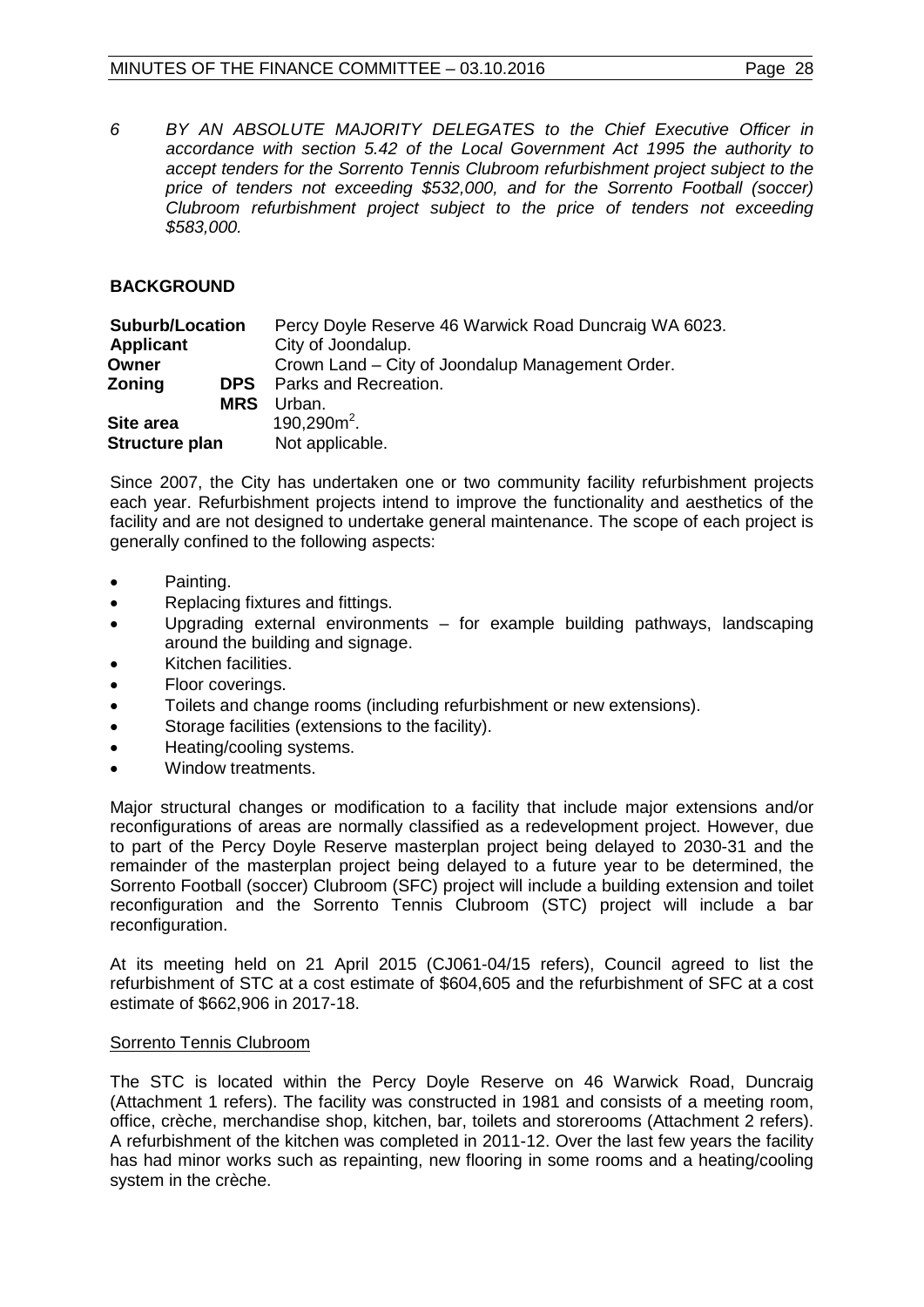The City is currently undertaking a court resurfacing project at STC to resurface a number of tennis courts. As a result of a successful Community Sporting and Recreation Facilities Fund application this project will also include a number of other works including fencing and court shade shelters.

The facility is leased by the STC who has approximately 388 members. The club also leases the 20 adjacent synthetic tennis courts.

The facility design and layout meets the needs of the user groups well, however the location and size of the existing bar and design of the players area limits the opportunities the club can provide to its members and those who hire the facility. Spectator viewing over the tennis courts from the clubroom is limited and the shower cubicles also need updating to improve privacy.

Other issues at the facility include a lack of internal storage, uneven paving around the facility and inadequate path drainage.

#### Sorrento Football (soccer) Clubroom

The SFC is located within the Percy Doyle Reserve on 46 Warwick Road, Duncraig (Attachment 5 refers). The facility was constructed in 1980 and consists of a hall, referee room, physiotherapy room, kitchen, bar, toilets, change rooms and storerooms (Attachment 6 refers). In 2012-13 the SFC funded a new umpire change room and in 2013-14 a new patio area was installed by the City. In 2014-15 the SFC replaced perimeter fencing around the main soccer pitch.

The facility is leased to the SFC who has approximately 620 members. The club also hires the two adjacent soccer ovals on a seasonal basis.

The facility design and layout meets the needs of the user groups well, however the existing toilets do not meet current universal access requirements and the main hall, kitchen and change rooms need updating. The existing heating/cooling system needs to be replaced and there is a lack of adequate storage and ACROD parking bays close to the facility. Spectator viewing over the ovals from the clubroom is also limited.

# **DETAILS**

#### Stakeholder consultation

As part of the needs analysis stage of the project, stakeholder consultation was undertaken with the STC and SFC.

#### *Sorrento Tennis Club*

The following items were agreed to be included in the scope of works at the Council meeting held on 21 April 2015 (CJ061-04/15 refers) and were agreed to during consultation with the STC:

- Foyer/players area refurbishment.
- Internal walls render/painting.
- Toilet/change room refurbishment.
- Kitchen/bar refurbishment.
- Paving around clubrooms.
- Internal storage.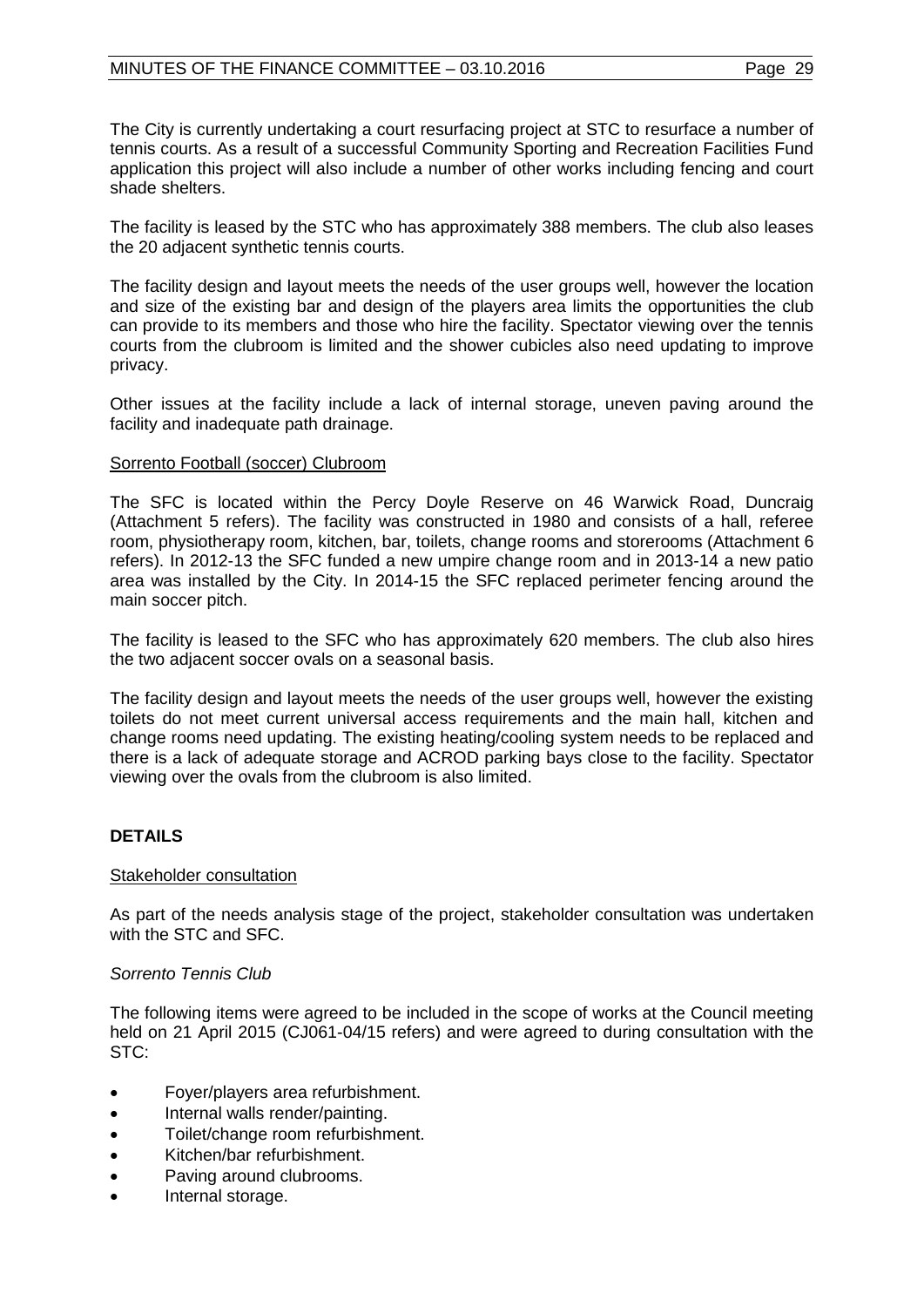# *Sorrento Football Club*

The following items were agreed to be included in the scope of works at the Council meeting held on 21 April 2015 (CJ061-04/15 refers):

- Kitchen/bar refurbishment.
- Toilet/change room refurbishment.
- Main hall refurbishment.
- Internal lighting replacement.
- External storage.
- Verandah extension.
- Replacement of evaporative air-conditioning system in main hall.

The following additional items were identified during consultation with SFC and were included for consideration in the scope of works:

- An upgrade of the electrical layout/wiring works, particularly in the kitchen.
- Improved wheelchair access to the facility (including footpaths and car-parking).
- Conversion and refurbishment of the existing park toilets to a storeroom and park Universal Access Toilet (UAT).

#### Concept plans and capital cost estimates

A scope of works was developed based on addressing the challenges identified for each facility and stakeholder consultation with the STC and SFC. Facility concept plans were developed based on the scope of works and cost estimates were obtained from an external Quantity Surveyor.

#### *Sorrento Tennis Clubroom*

The proposed facility concept plan (Attachment 3 refers) includes a bar extension and refurbishment, reconfiguration of the existing storeroom and construction of a new internal storeroom. The players area and foyer will be refurbished and new ramps for wheelchair access to the facility will be installed. Additional windows and bi-fold doors will be installed along the eastern side of the players area to optimise viewing over the tennis courts from the clubroom. Minor refurbishment works are to be undertaken in the toilets/change rooms. The paving around the facility is to be replaced and path drainage issues resolved.

There is a significant amount of work proposed at the STC and the STC operations will be disrupted during construction. Temporary facilities (for example toilets and change rooms) have been included in the cost estimate to accommodate the STC during construction.

| Item                                                 | $Cost($ \$) |
|------------------------------------------------------|-------------|
| Bar refurbishment.                                   | 135,000     |
| Players area and foyer refurbishment.                | 85,000      |
| Bi-fold doors and windows to players area.           | 74,000      |
| New internal storeroom.                              | 14,000      |
| Toilet/change room refurbishment.                    | 39,000      |
| Paving and drainage works.                           | 62,000      |
| Main entrance paving and ramp works.                 | 47,000      |
| Temporary facilities (required during construction). | 48,000      |
| <b>TOTAL</b>                                         | 504,000     |

The following is a summary of the items and cost estimate (Attachment 4 refers):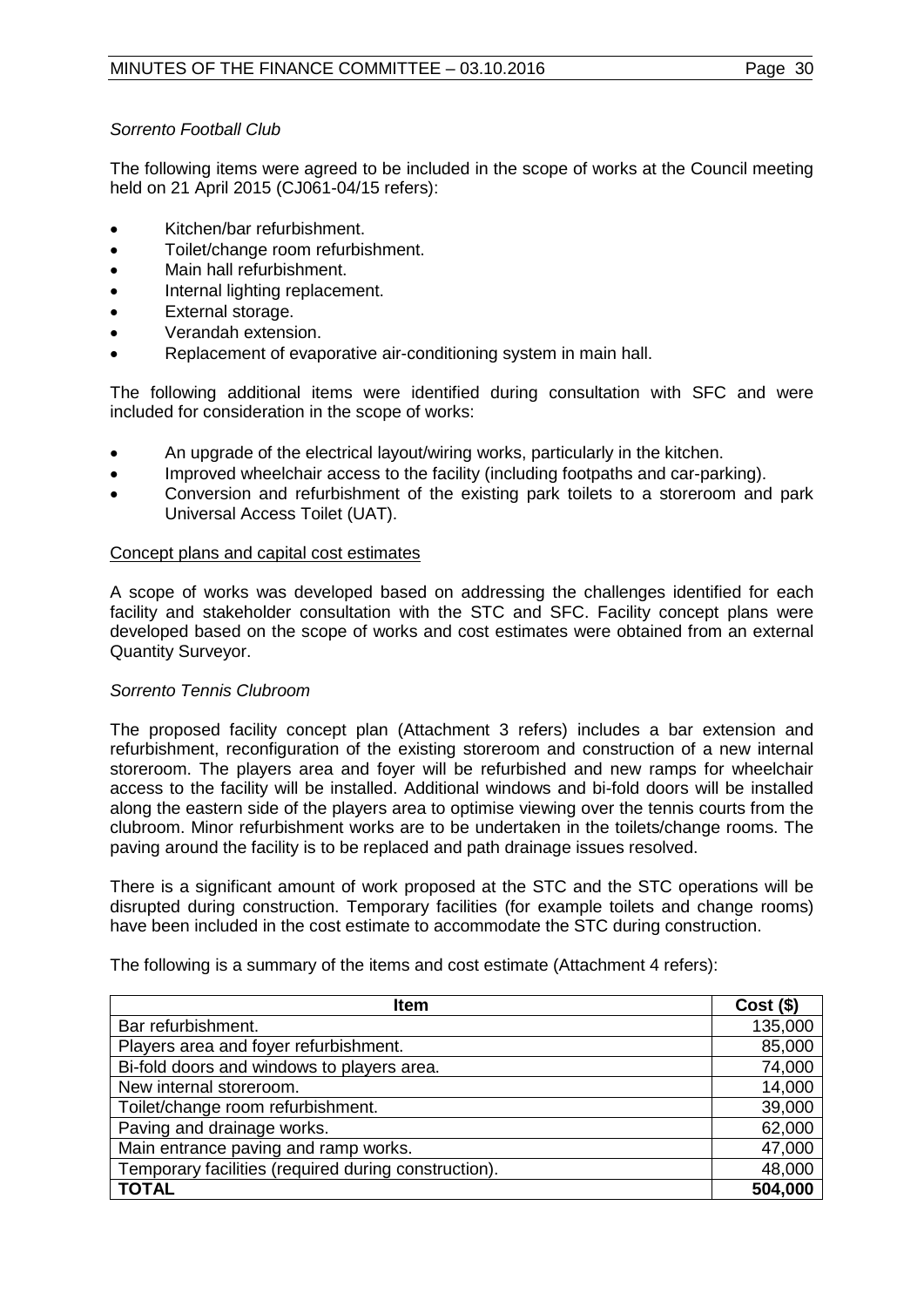The cost estimate summary table includes preliminaries and small works margin (20%), professional fees in order to undertake detailed design (12%), design contingencies (5%), building contingencies (5%) and cost escalation to June 2017 (3.84%).

All amounts quoted in this Report are exclusive of GST.

# *Sorrento Football (soccer) Clubroom*

The proposed facility concept plan (Attachment 7 refers) includes reconfiguration and refurbishment of the existing toilets to meet compliance requirements and refurbishment of the main hall (including replacement of the evaporative heating/cooling system), kitchen and change rooms. Additional windows and bi-fold doors will be installed along the eastern side of the clubroom to optimise viewing over the oval from the clubroom. A storeroom extension is to be constructed and the existing storage shed demolished. A verandah extension will be included to match the existing verandah.

An investigation into the existing electrical layout/wiring and new ACROD parking bays and pathways close to the clubroom are also included as part of the scope as they were identified through the stakeholder consultation.

There is a significant amount of work proposed at the SFC and the SFC operations will be disrupted during construction. Temporary facilities (for example toilets and change rooms) have been included in the cost estimate to accommodate the SFC during construction.

| <b>Item</b>                                              | $Cost($ \$) |
|----------------------------------------------------------|-------------|
| Internal toilet refurbishment.                           | 97,000      |
| Main hall refurbishment.                                 | 75,000      |
| Bi-fold doors to clubroom.                               | 27,000      |
| Verandah extension.                                      | 59,000      |
| Kitchen/bar refurbishment.                               | 52,000      |
| Change room refurbishment.                               | 22,000      |
| Replacement of evaporative cooling system to main hall.  | 39,000      |
| New disabled car parking bays.                           | 29,000      |
| Electrical investigation.                                | 23,000      |
| New store (north side of existing building).             | 105,000     |
| New store and park UAT (west side of existing building). | 54,000      |
| Temporary facilities (required during construction).     | 40,000      |
| <b>TOTAL</b>                                             | 622,000     |

The following is a summary of the items and cost estimate (Attachment 8 refers):

The cost estimate summary table includes preliminaries and small works margin (20%), professional fees in order to undertake detailed design (12%), design contingencies (5%), building contingencies (5%) and cost escalation to June 2017 (3.84%).

All amounts quoted in this Report are exclusive of GST.

#### **Issues and options considered**

Currently, there is \$73,000 listed in 2016-17 for detailed design and \$532,000 in 2017-18 for construction in the City's *Five Year Capital Works Program* for the STC refurbishment project.

Currently, there is \$80,000 listed in 2016-17 for detailed design and \$583,000 in 2017-18 for construction in the City's *Five Year Capital Works Program* for the SFC refurbishment project.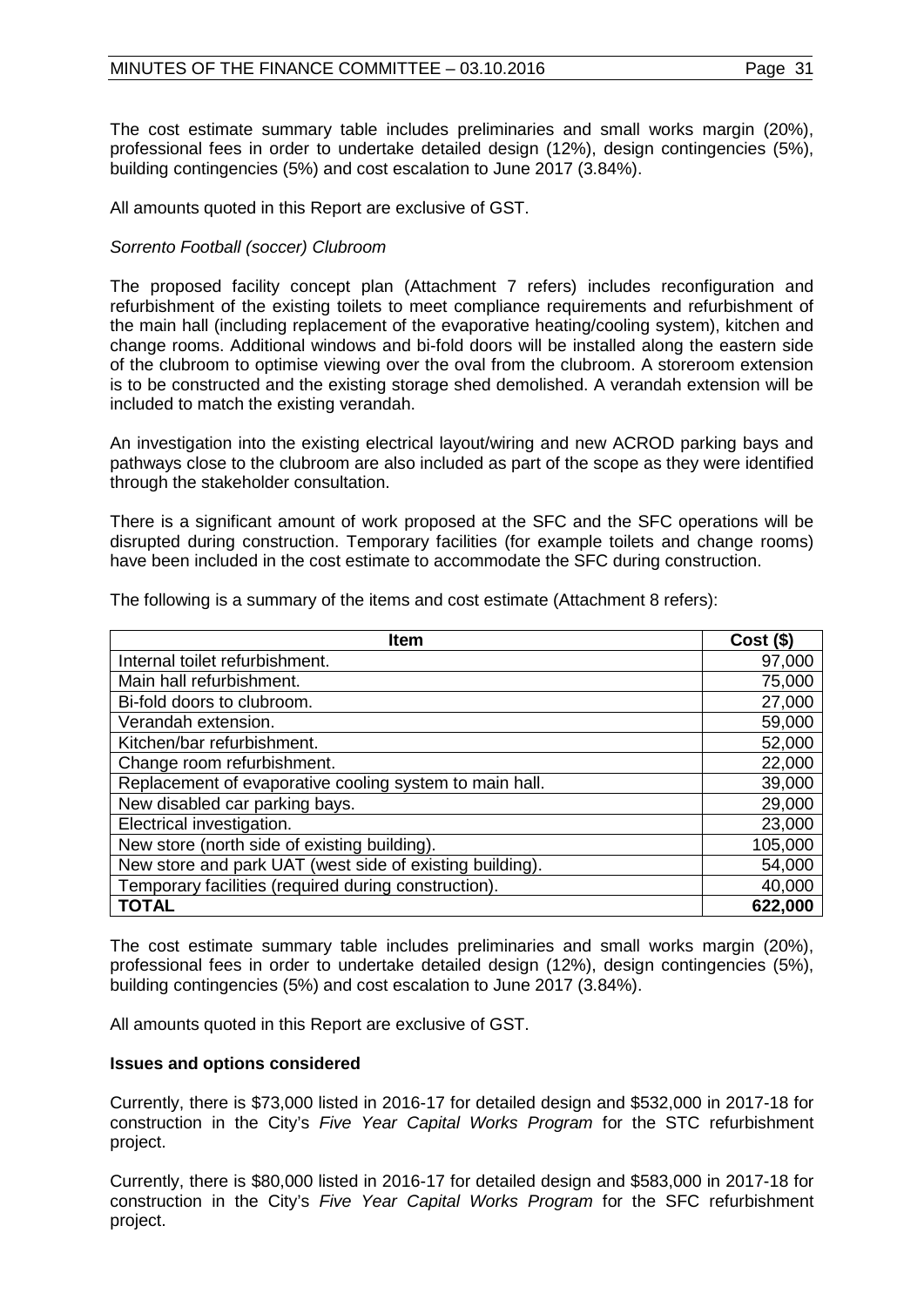It is important to note that the budget amounts within the City's *Five Year Capital Works Program* were based on estimates from other similar refurbishment projects and average square-metre rates. The figures were not based on any project scoping, concept plans or cost estimates specific for these projects.

#### Sorrento Tennis Clubroom

The estimated capital cost as provided by the external Quantity Surveyor for this project is \$504,000. As the cost estimate is less than the current amount listed (\$101,000 remaining) in the City's *Five Year Capital Works Program*, there are two options for the project:

- proceed with the project budget at \$605,000
	-

or

reduce the project budget to \$504,000.

The cost estimate is based on high level concept plans and tender prices may differ following the detailed design stage.

#### Sorrento Football (soccer) Clubroom

The estimated capital cost as provided by the external Quantity Surveyor for this project is \$622,000. As the cost estimate is less than the current amount listed (\$41,000 remaining) in the City's *Five Year Capital Works Program*, there are two options for the project:

- proceed with the project budget at \$663,000 or
- reduce the project budget to \$622,000.

The cost estimate is based on high level concept plans and tender prices may differ following the detailed design stage.

#### **Legislation / Strategic Community Plan / policy implications**

**Legislation** Not applicable.

**Strategic Community Plan**

**Key theme Community Wellbeing.** 

**Objective** Quality facilities.

- **Strategic initiative •** Support a long-term approach to significant facility upgrades and improvements.
	- Understand the demographic context of local communities to support effective facility planning.
	- Employ facility design principles that will provide for longevity, diversity, inclusiveness and where appropriate support the decentralising of City services.

**Policy** Not applicable.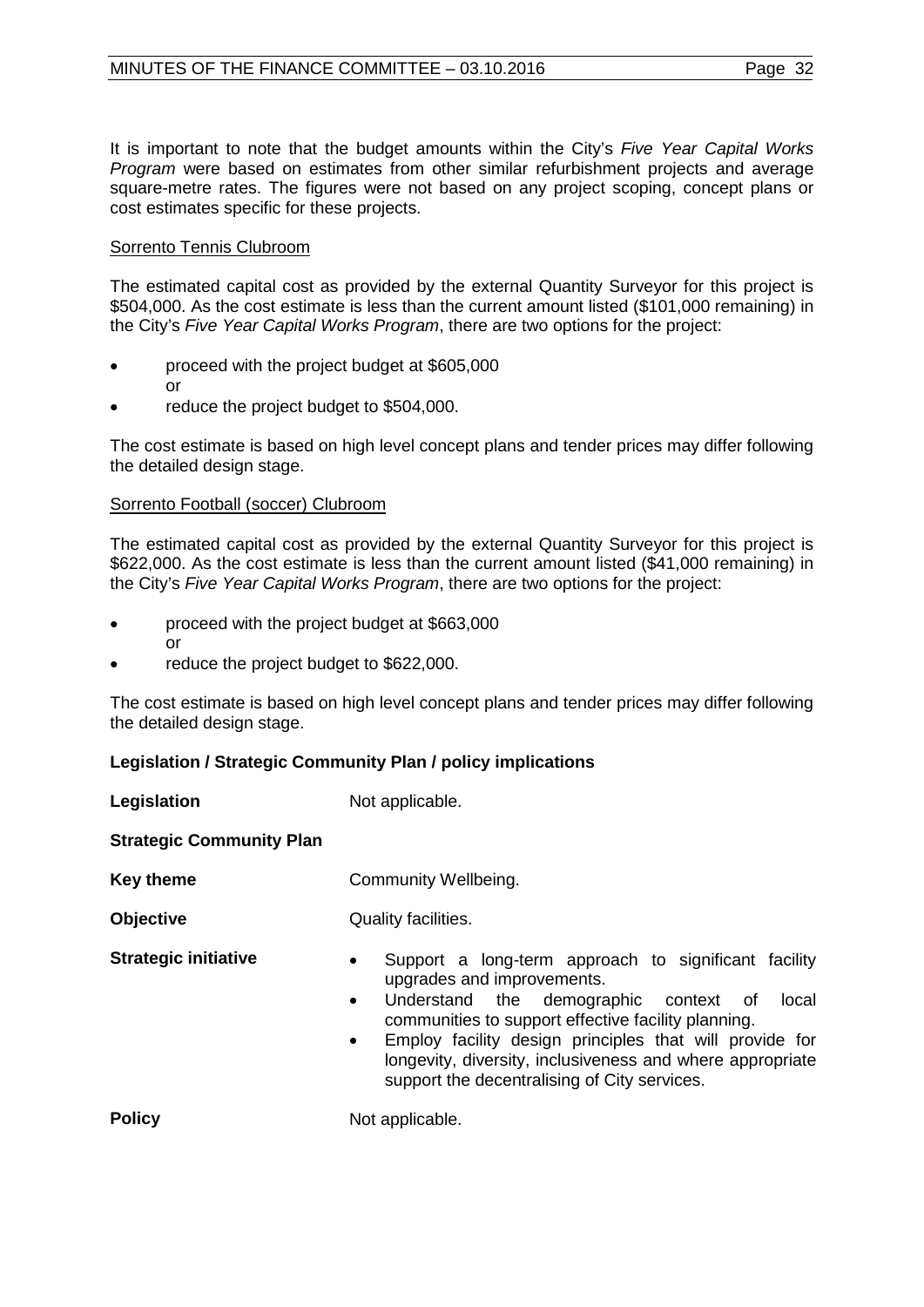#### **Risk management considerations**

All capital projects bring risks in relation to contingencies and over runs against original design. The capital cost estimates are based on high level concept plans and may differ once further detailed designs are undertaken for the projects.

#### **Financial / budget implications**

#### Sorrento Tennis Clubroom

At its meeting held on 21 April 2015 (CJ061-04/15 refers), Council agreed to list the refurbishment project at the STC at a total project cost estimate of \$604,605.

To date, approximately \$7,000 has been spent on this project preparing concept plans and cost estimates.

The following is listed within the City's 2016-17 and 2017-18 *Capital Works Program* for STC:

| Account no.          | MPP2063                                      |
|----------------------|----------------------------------------------|
| <b>Budget Item</b>   | Percy Doyle – Tennis Clubrooms refurbishment |
| <b>Budget amount</b> | \$605,000                                    |
| Amount spent to date | \$7.000                                      |
| <b>Balance</b>       | \$598,000                                    |

The estimated capital cost as provided by the external Quantity Surveyor for this project is \$504,000 (\$94,000 remaining).

#### *Future financial year impact*

| <b>Annual operating cost</b>                      | The operating cost for the STC is estimated at \$17,750 for<br>2015-16. This includes maintenance and utilities for the<br>clubroom and sports floodlights. |
|---------------------------------------------------|-------------------------------------------------------------------------------------------------------------------------------------------------------------|
|                                                   | It is not expected that the proposed refurbishment works would<br>have an impact on the annual operating costs for the facility.                            |
| <b>Estimated annual income</b>                    | The income for the STC is estimated at \$16,396 for 2015-16.<br>This includes utilities reimbursement and lease fees.                                       |
|                                                   | It is not expected that the proposed refurbishment works would<br>have an impact on the annual income for the facility.                                     |
| 20 Year Strategic<br><b>Financial Plan impact</b> | It is not expected that the proposed refurbishment works would<br>have an impact on the 20 Year Strategic Financial Plan.                                   |

#### Sorrento Football (soccer) Clubroom

At its meeting held on 21 April 2015 (CJ061-04/15 refers), Council agreed to list the refurbishment project at the SFC at a total project cost estimate of \$662,906.

To date, approximately \$7,500 has been spent on this project preparing concept plans and cost estimates.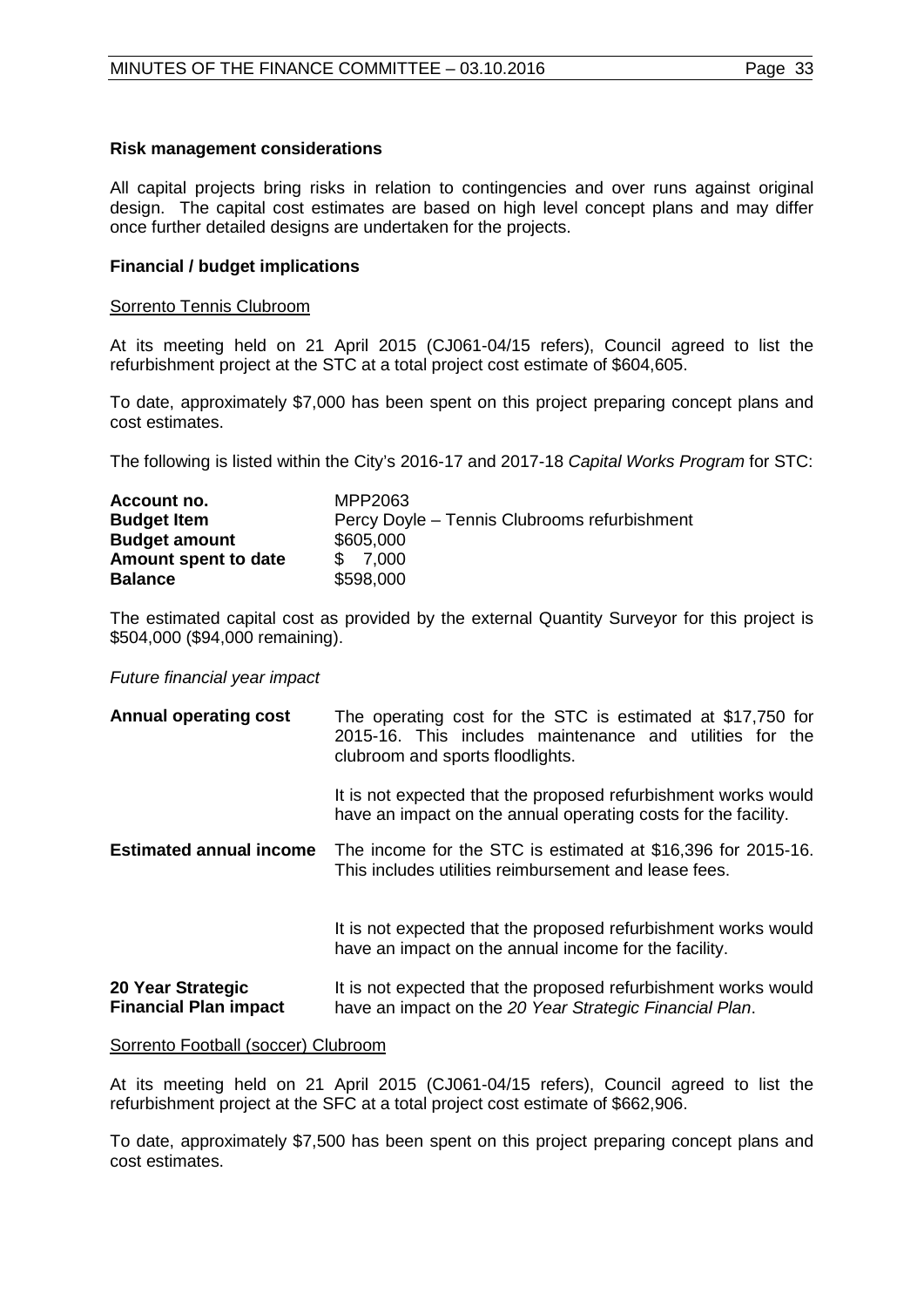The following is listed within the City's 2016-17 and 2017-18 *Capital Works Program* for SFC:

| Account no.          | MPP2064                                      |
|----------------------|----------------------------------------------|
| <b>Budget Item</b>   | Percy Doyle – Soccer Clubrooms refurbishment |
| <b>Budget amount</b> | \$663,000                                    |
| Amount spent to date | \$7.500                                      |
| <b>Balance</b>       | \$655,500                                    |

The estimated capital cost as provided by the external Quantity Surveyor for this project is \$622,000 (\$33,500 remaining).

*Future financial year impact*

| <b>Annual operating cost</b>                      | The operating cost for the SFC is estimated at \$5,118 for<br>2015-16. This includes maintenance and utilities for the<br>clubroom.                                                                                                                                       |
|---------------------------------------------------|---------------------------------------------------------------------------------------------------------------------------------------------------------------------------------------------------------------------------------------------------------------------------|
|                                                   | It is estimated that with the proposed refurbishment works the<br>annual operating costs would increase by \$250 to \$5,368. This<br>increase includes additional maintenance and utilities as a<br>result of the storeroom extension.                                    |
| <b>Estimated annual income</b>                    | The income for the SFC is estimated at \$5,135 for 2015-16.<br>This includes lease fees.                                                                                                                                                                                  |
|                                                   | It is not expected that the proposed refurbishment works would<br>have an impact on the annual income for the facility.                                                                                                                                                   |
| 20 Year Strategic<br><b>Financial Plan impact</b> | The estimated net cash impact over the current adopted 20<br>Year Strategic Financial Plan is estimated to be \$5,004. This is<br>based on the estimated increase to the annual operating costs<br>for a 20 year period (does not include escalation/inflation<br>costs). |

All amounts quoted in this Report are exclusive of GST.

#### **Regional significance**

Not applicable.

#### **Sustainability implications**

#### **Environmental**

All facility refurbishment projects are planned to reduce the impact of the carbon footprint and consider environmental sustainability design features where possible within the project budget.

#### Social

The projects have included consultation with the existing user groups to ensure that feedback received represents their needs. Furthermore, refurbishment works consider access and inclusion principles with the aim to enhance the amenity of the public space.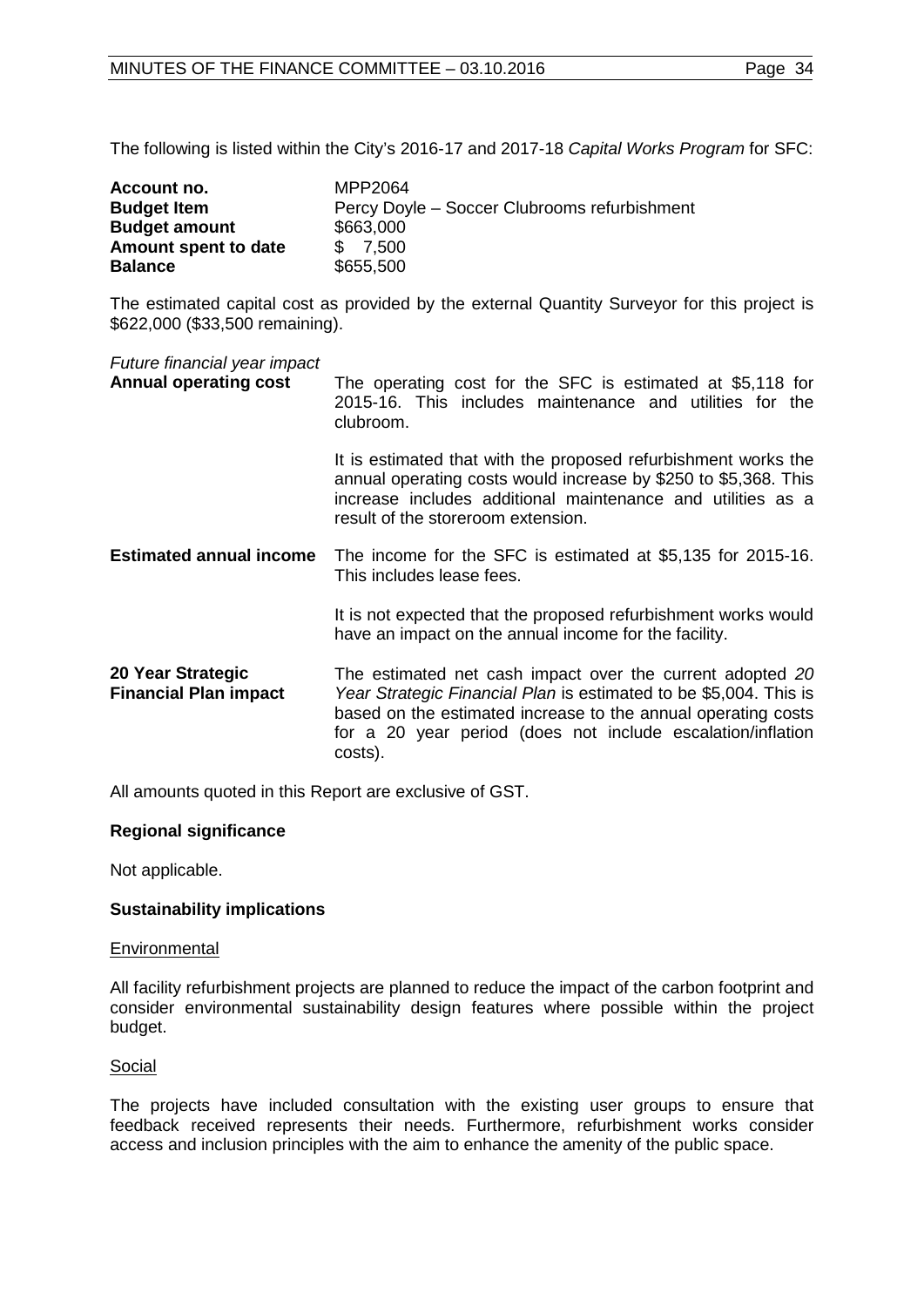Economic

Not applicable.

#### **Consultation**

Consultation was undertaken with the STC and SFC during the site and needs analysis stage of the project. Information on the consultation has been included in the details and issues/options sections of this Report.

## **COMMENT**

The estimated capital cost for the STC refurbishment project is \$504,000 which is \$101,000 under the existing budget allocation. It is recommended that the existing \$605,000 budget within the City's *Capital Works Program* for the project is not reduced at this time.

The estimated capital cost for the SFC refurbishment project is \$622,000 which is \$41,000 under the existing budget allocation. It is recommended that the existing \$663,000 budget within the City's *Capital Works Program* for the project is not reduced at this time.

The cost estimates for both projects are based on high level concept plans and tender prices may differ following the detailed design stage.

In order to complete construction on these projects in 2017-18, detailed design will need to occur in 2016-17. Currently, there is \$73,000 for the STC refurbishment project and \$80,000 for the SFC refurbishment project listed in 2016-17 for detailed design in the City's *Five Year Capital Works Program*.

#### **VOTING REQUIREMENTS**

Absolute Majority.

**MOVED Cr Poliwka SECONDED Cr Norman that Council:**

- **1 NOTES that \$605,000 (total project budget) is currently listed within the City's**  *Five Year Capital Works Program* **for the Sorrento Tennis Clubrooms and that \$663,000 (total project budget) is currently listed within the City's** *Five Year Capital Works Program* **for Sorrento Football (soccer) Clubrooms;**
- **2 NOTES that \$73,000 (municipal funds) is currently listed in 2016-17 for detailed design and \$532,000 (reserve funds) is currently listed in 2017-18 for construction within the City's** *Five Year Capital Works Program* **for the Sorrento Tennis Clubrooms;**
- **3 NOTES that \$80,000 (municipal funds) is currently listed in 2016-17 for detailed design and \$583,000 (reserve funds) is currently listed in 2017-18 for construction within the City's** *Five Year Capital Works Program* **for the Sorrento Football (soccer) Clubrooms;**
- **4 APPROVES the proposed refurbishment works at the Sorrento Tennis Clubrooms as detailed in this report to proceed to the detailed design and tender stage;**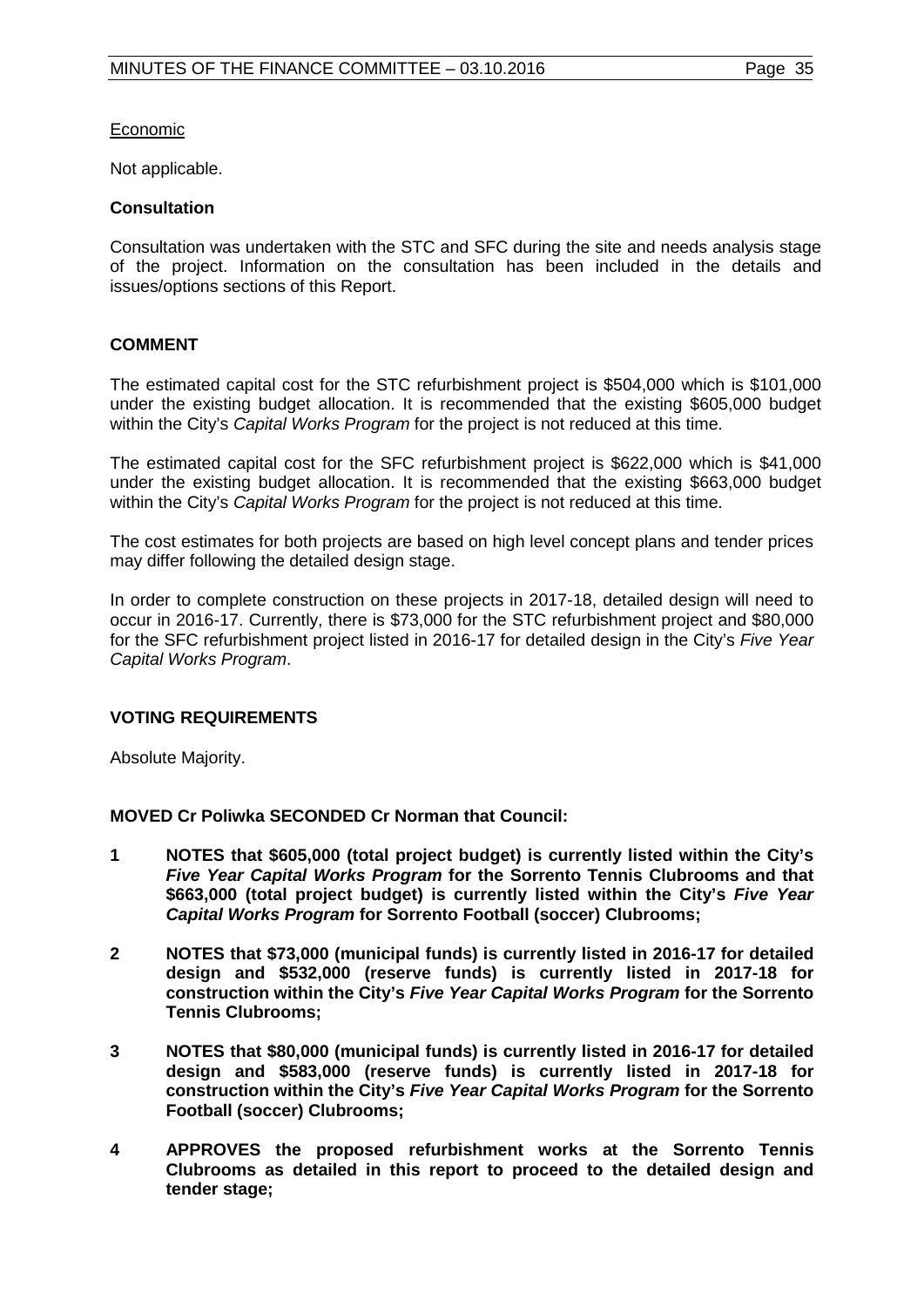- **5 APPROVES the proposed refurbishment works at the Sorrento Football (soccer) Clubrooms as detailed in this Report to proceed to the detailed design and tender stage;**
- **6 BY AN ABSOLUTE MAJORITY DELEGATES to the Chief Executive Officer in accordance with section 5.42 of the** *Local Government Act 1995* **the authority to accept tenders for the Sorrento Tennis Clubroom refurbishment project subject to the price of tenders not exceeding \$532,000, and for the Sorrento Football (soccer) Clubroom refurbishment project subject to the price of tenders not exceeding \$583,000.**

#### **The Motion was Put and CARRIED (7/0)**

**In favour of the Motion:** Cr McLean, Mayor Pickard, Crs Dwyer, Logan, Norman, Poliwka and Taylor.

*Appendix 5 refers*

*[To access this attachment on electronic document, click here: Attach5agnFIN161003.pdf](http://www.joondalup.wa.gov.au/files/committees/FINC/2016/Attach5agnFIN161003.pdf)*